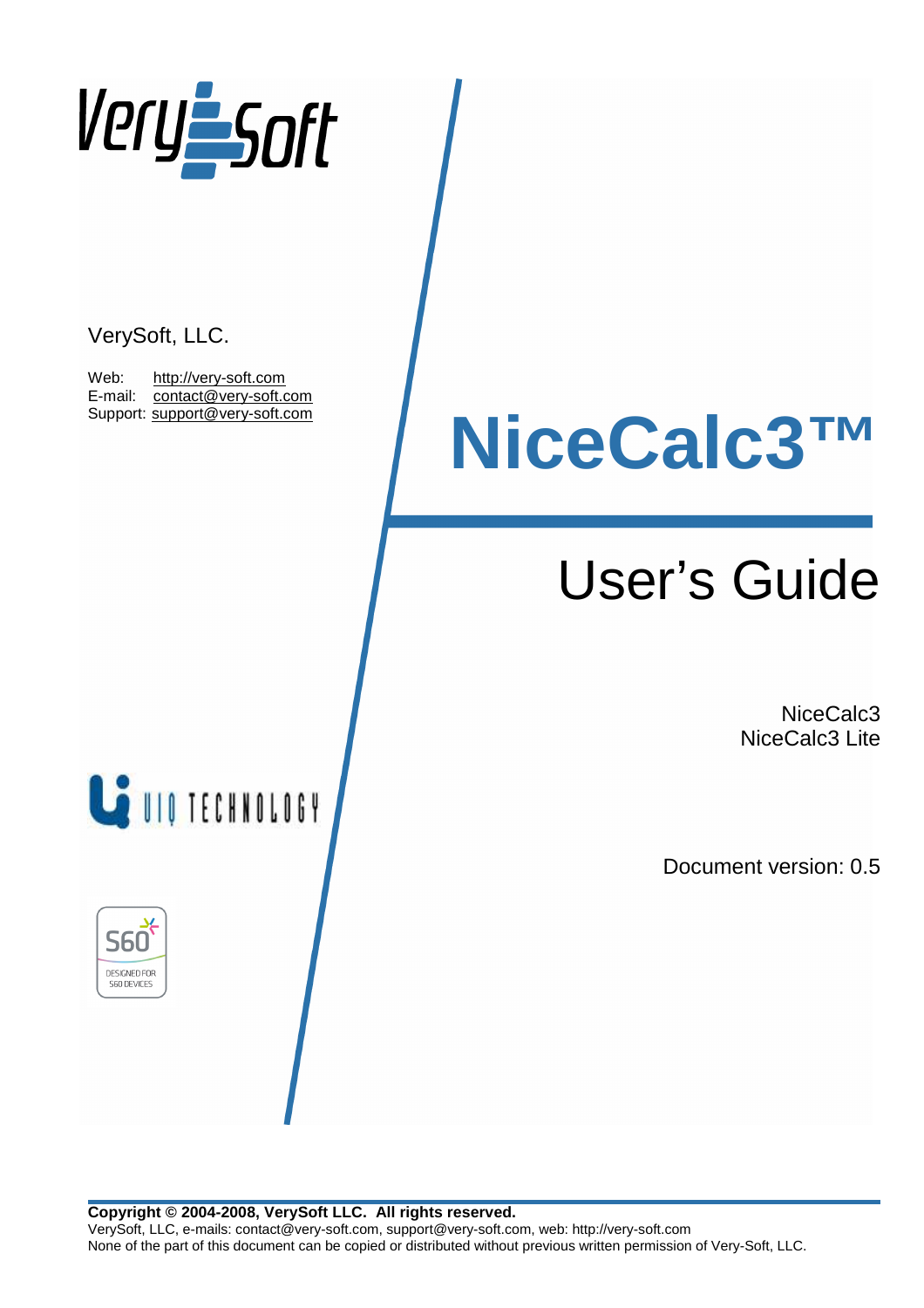## **Table of contents**

| Introduction |  |
|--------------|--|
|              |  |
|              |  |
|              |  |
|              |  |
|              |  |
|              |  |
|              |  |
|              |  |
|              |  |
|              |  |
|              |  |
|              |  |
|              |  |
|              |  |
|              |  |
|              |  |
|              |  |
|              |  |
|              |  |
|              |  |
|              |  |
|              |  |
|              |  |
|              |  |
|              |  |
|              |  |
|              |  |
|              |  |
|              |  |
|              |  |
|              |  |
|              |  |
|              |  |
|              |  |
|              |  |
|              |  |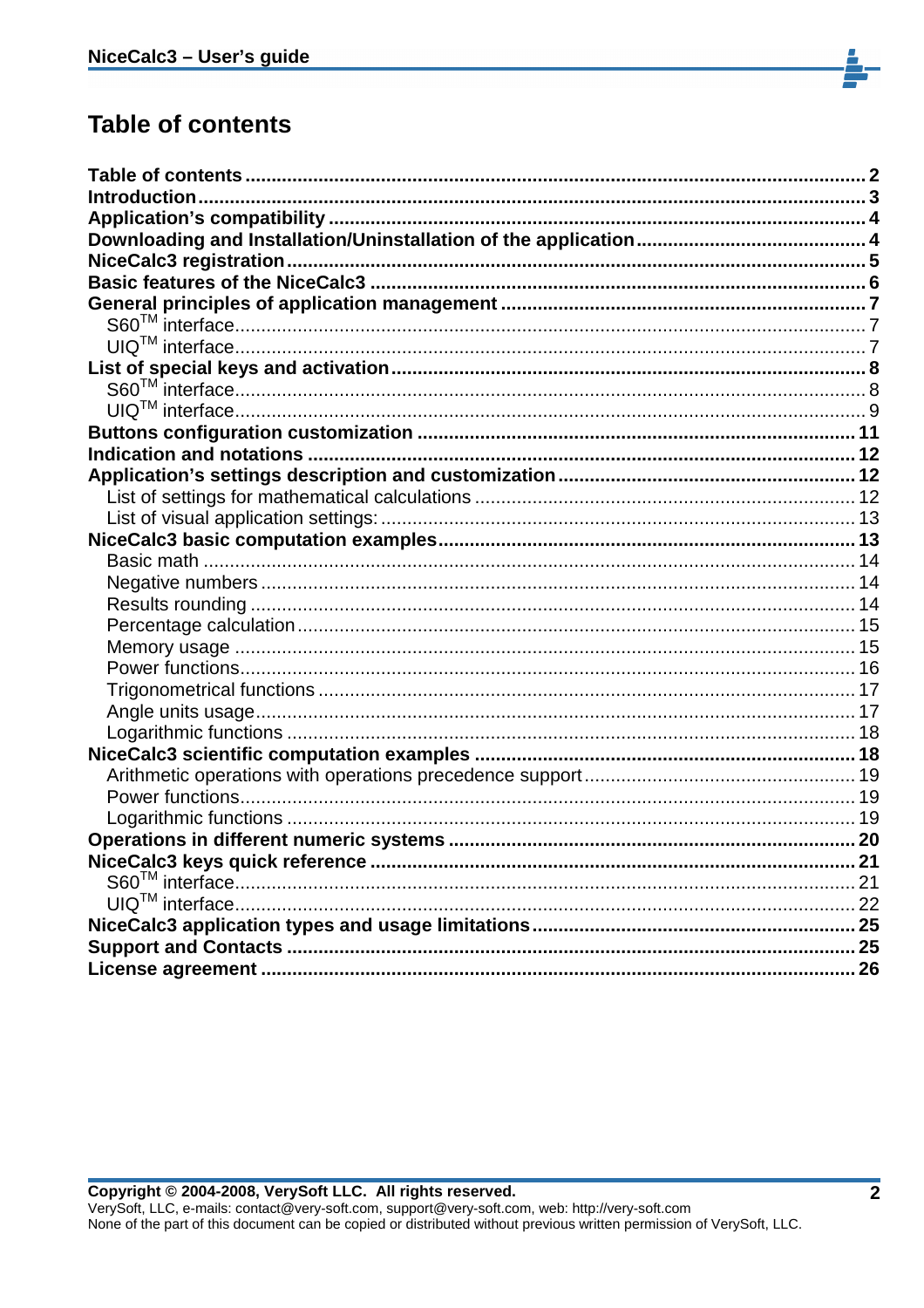## **Introduction**

We appreciate your interest in NiceCalc3 application.

NiceCalc3 was specially designed for convergent devices powered by Symbian<sup>TM</sup> OS. This application helps you to turn your handheld into a powerful scientific calculator. Main purpose of the NiceCalc3 is to present handiest interface with variety of computing functions.

Main advantage over the rest of S60 calculators is that NiceCalc3 combines fast "just-one-click" interface with broad set of



functions. It was designed as a tool that is convenient for both elementary and scientific calculations. For demonstration of the NiceCalc's usability advantages just examine the following examples:

The expression " $sin^2(60)$  $cos<sup>2</sup>(60)$ " can be calculated using NiceCalc3 in 14 keystrokes. Some well-known and popular S60 3rd party calculator forces you to press 36 buttons to do the same.



One more example: " $2 \cdot (-3) + 4$ ".

It's just 7 clicks on NiceCalc3 and 16 clicks on the standard calculator...

Updated NiceCalc3 includes "scientific" computation mode which follow algebraic operations priority.

As an example, in "standard" mode calculation of the "2  $+$  2  $*$  2" expression will result to "8" but in "scientific" mode this will be

equal to "6" according to operations precedence. In "scientific" mode pressing of the "=" button means end of expression input.

New version of the NiceCalc3 application was designed considering User's ideas and wishes as well as constructive critics in address of the previous releases.

Application was designed following the non-intervention approach to the usual mobile handheld usage policies.

**Copyright © 2004-2008, VerySoft LLC. All rights reserved.**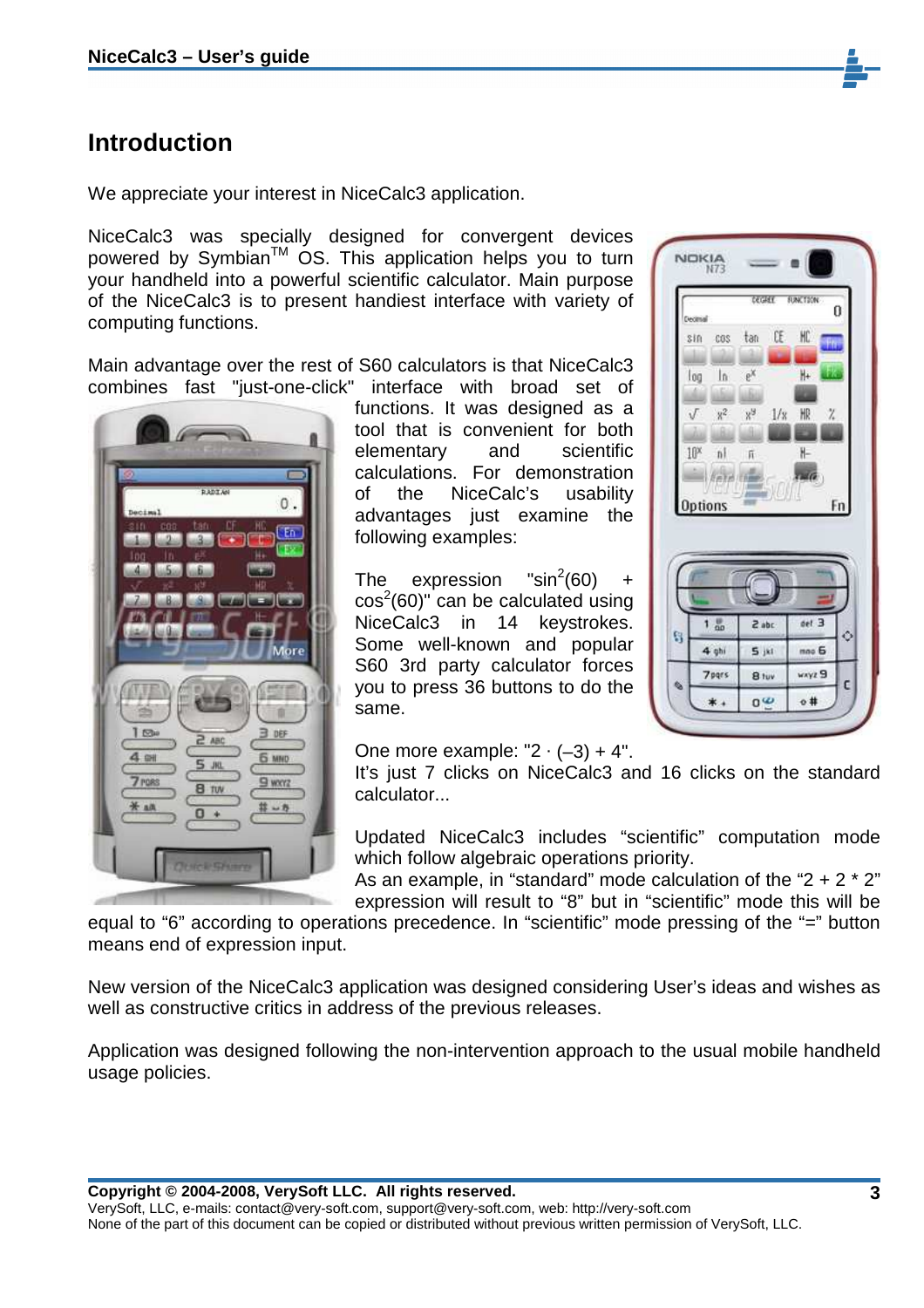

The program is compatible with mobile devices under Symbian<sup>TM</sup> OS management with v.9.x and  $SO^{TM}$  and UIQ<sup>TM</sup> interfaces supporting 176x208, 208x208, 320x240, 240x320, 352x416, 352x800 pixels screen resolution with a minimum of 4096 color spectrum.

To obtain full information about devices compatibility (including device indexes), please refer to developer's official web-site: http://very-soft.com.

## **Downloading and Installation/Uninstallation of the application**

You can download NiceCalc3 as follows:

- Using WAP-links from mobile contents distributors through any of existent communication channels (CSD, GPRS, MMS, Wi-Fi, etc.);
- Using PC or any other handheld device with NiceCalc3 distributive on it and through IR-, Bluetooth connection or through special cable (data-cable);
- Using flash card adapter that can write data on your mobile phone flash-card.

#### **Attention**

To avoid penetration of your mobile handheld by virus and other malicious software DO NOT COPY OR INSTALL applications hosted on UNTRUSTED web sites or sent to you by unknown persons. We recommend to download NiceCalc3 and other VerySoft programs from official web-site: http://very-soft.com

To install the application run "NiceCalc3.v.1.0.sis" file that was saved in the "Messaging" folder or in any other that was indicated before. Answer to the questions of installation dialog to end the setup process. If you have any troubles or errors while installation, please, refer to "Application's compatibility" chapter or to the "Frequently asking question and troubleshooting" section on the official web site or forum. Full information about addresses and contacts you can find in "Support and Contacts" chapter.

#### **Attention**

Please read carefully program's "License Agreement" which will be displayed on the screen of your mobile handheld while installation process.

If you are not agreed with license conditions you must cancel the installation and delete all application copies from available storages.

You can mail all your complaints and suggestions for licensing conditions modification and corresponding juridical basis to: support@very-soft.com

Full text of the license can be found in the "License Agreement" chapter.

To uninstall the application close the NiceCalc3 through **"Exit"** or **"Close"** item in the "Options" menu. Open the standard "Application Manager" and choose NiceCalc3. Then press "uninstall" option to erase the program.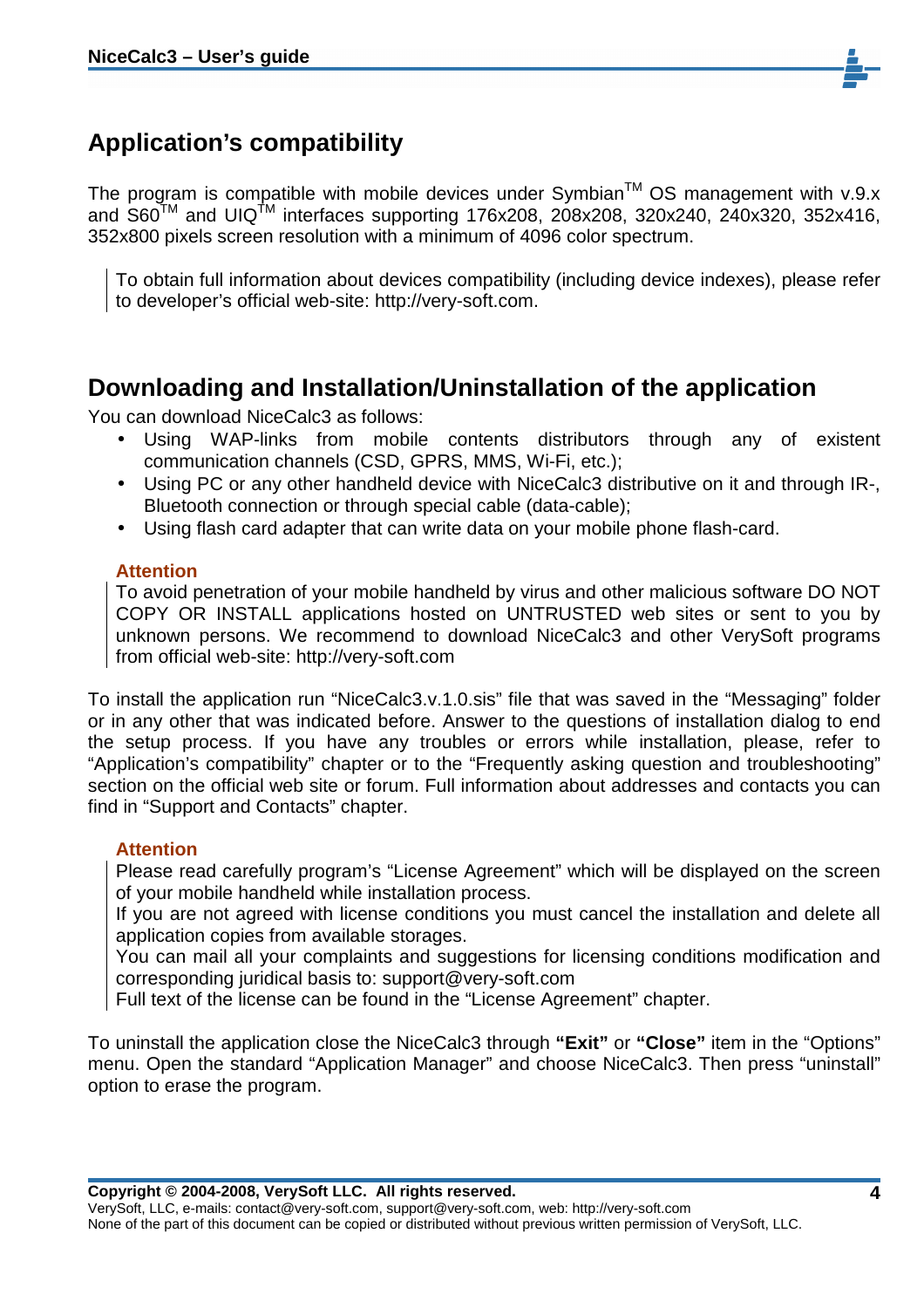To uninstall NiceCalc3 from the  $UIQ^{TM}$  powered smartphones it needs to open standard "Uninstall" application, select NiceCalc3 and proceed with dialog completion.

## **NiceCalc3 registration**

Registration mode is accessible only after installing the application on the smartphone. Without registration application operates only 7 days in trial mode with different kind of limitations (optional). All information about applied limitations is accessible in the "Trial mode limitations" chapter.

You'll need the IMEI number for registration procedures. It can be found by pressing \*#06# on your smartphone's keyboard or by entering **"About"** menu in the NiceCalc3 application.

After NiceCalc3 was installed you can activate it by pressing the appropriate icon in the menu. Possibly, the icon could be placed in special folder named as **"Applications"** or **"My own"**, please refer to the mobile handheld user's guide to know about standard folders names and their locations.

To start the NiceCalc3 quickly you can relocate the icon in the main menu or create special link in the "Active desktop" menu as well as bind special button of a mobile device. If you want to do any of these actions but don't know how-to, please refer to your smartphone user's guide.

| Decimal |                   | DEGREE           |   | П                               |  |
|---------|-------------------|------------------|---|---------------------------------|--|
| 8 T N   |                   | cos tan          | 旧 |                                 |  |
|         | <b>Enter this</b> | protection code: |   |                                 |  |
| 231     |                   |                  |   |                                 |  |
|         |                   |                  |   | <b>Enter registration code:</b> |  |
| 0       |                   |                  |   |                                 |  |
|         | Ĥ                 |                  |   |                                 |  |
|         |                   |                  |   |                                 |  |

To register the NiceCalc3 open the application and go to **"Extra"**

menu, then **"About"**, then press left soft-button with **"Options"** settings and open **"Registration"** item. Fulfill the spaces on the screen following the information below:

- In the **"Protection code"** field enter the digits listed after the phrase: "Enter this protection code:"
- In the **"Registration code"** field input the code received from the online store or from VerySoft Sales or Support departments.

Please restart the application after completing registration form.

If all procedures were done properly then "Unregistered" text message will disappear from the "About" screen.

After the successful registration you'll be able to use fully functional software for the unlimited time period.

#### **Attention**

If you are using freeware version of NiceCalc3 registration is not required.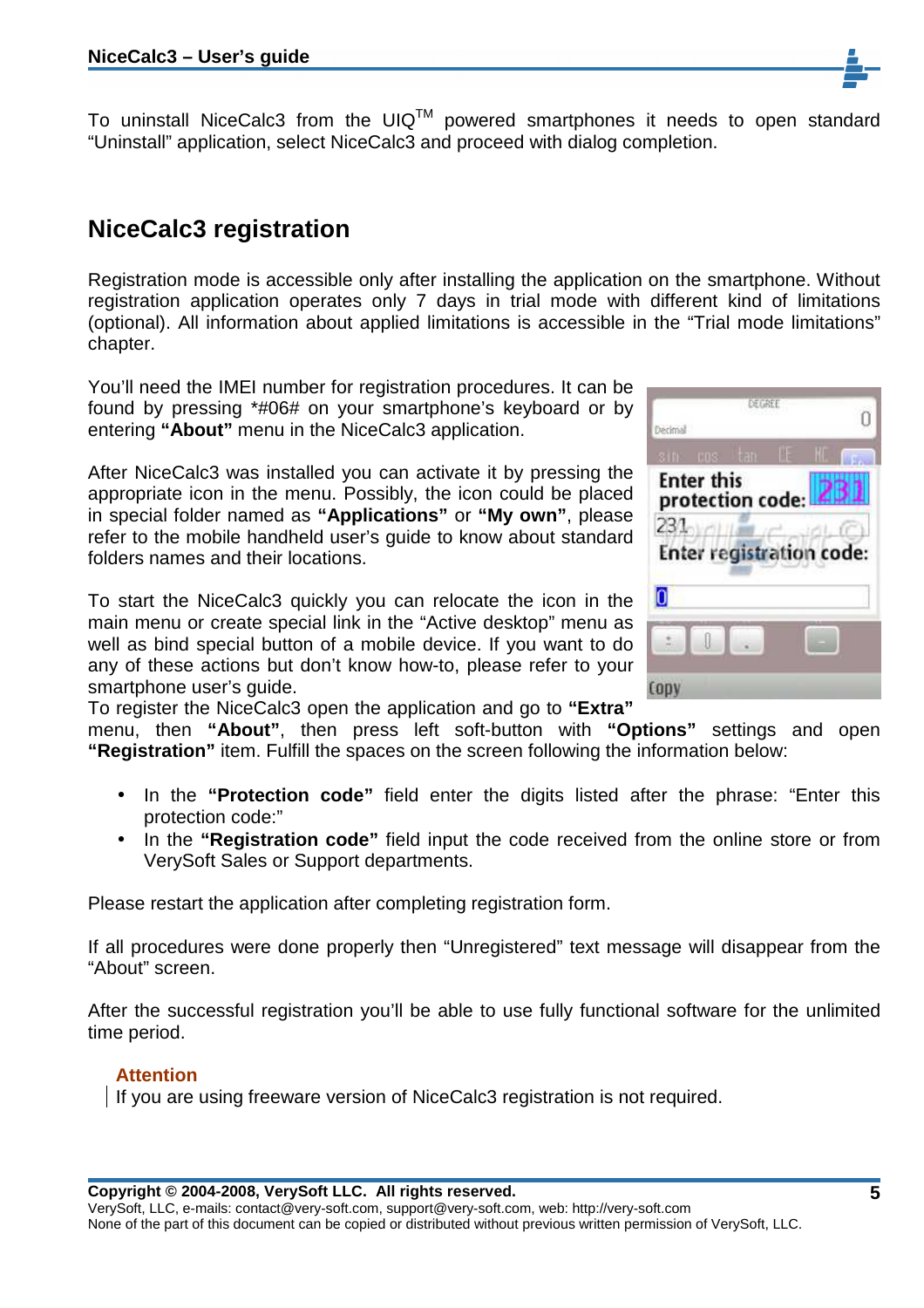## **Basic features of the NiceCalc3**

The list of application's features and basic application parameters:

- Easy and quick "just-in-click" interface;
- Support of "simplified" form for binary operations;
- Double-precision of calculations up to 20 digits (Number of decimal symbols depends upon display width);
- Maximal positive number: 9.(999)E+99:
- Minimal positive number: 1E-99;
- Three modes of angle calculations: degrees, radians, grads;
- Indication of memory cell, current angle unit and function mode;
- Animation of keystrokes (to simplify navigation);
- Highlighting current calculation mode (functions/digits);
- Automatic rounding support;
- Clipboard support;
- Support computation abided by operations precedence;
- Supporting decimal, hexadecimal, octal and binary numeric systems;

There are two approaches realized in the NiceCalc3.

The logic of the standard computation is that operations with two operands (binary operations) that requires 2 arguments for calculating have the same priority, i.e. [2]  $[+]$  [3]  $[!]$  [4] = 20 and not 24 as it should be according to algebraic rules. This approach represents kind of standard for simple calculators. Operations with one argument (unary) have higher priority than operations with two arguments (binary). Thus, expression [2]  $[+]$  [3]  $[x^2] = 11$ , but [2]  $[+]$  [3]  $[b^y]$  $[2] = 25$ , because of operations priority.

"Scientific" computation mode is that, it follows the operations precedence. Thus, mentioned expressions will be calculated as follows: 2] [+] [3] [\*] [4] = 14; [2] [+] [3] [x<sup>2</sup>] = 11 и [2] [+] [3] [x<sup>y</sup>]  $[2] = 11.$ 

NiceCalc3 supports so-called "simplified" form of binary operations. For example, to compute 3 \* 3 on NiceCalc3, it's enough to enter [3] [\*] [=]. To repeat the operation (i.e. multiply the result, 9, by 3), just press [=] again, etc.



**6**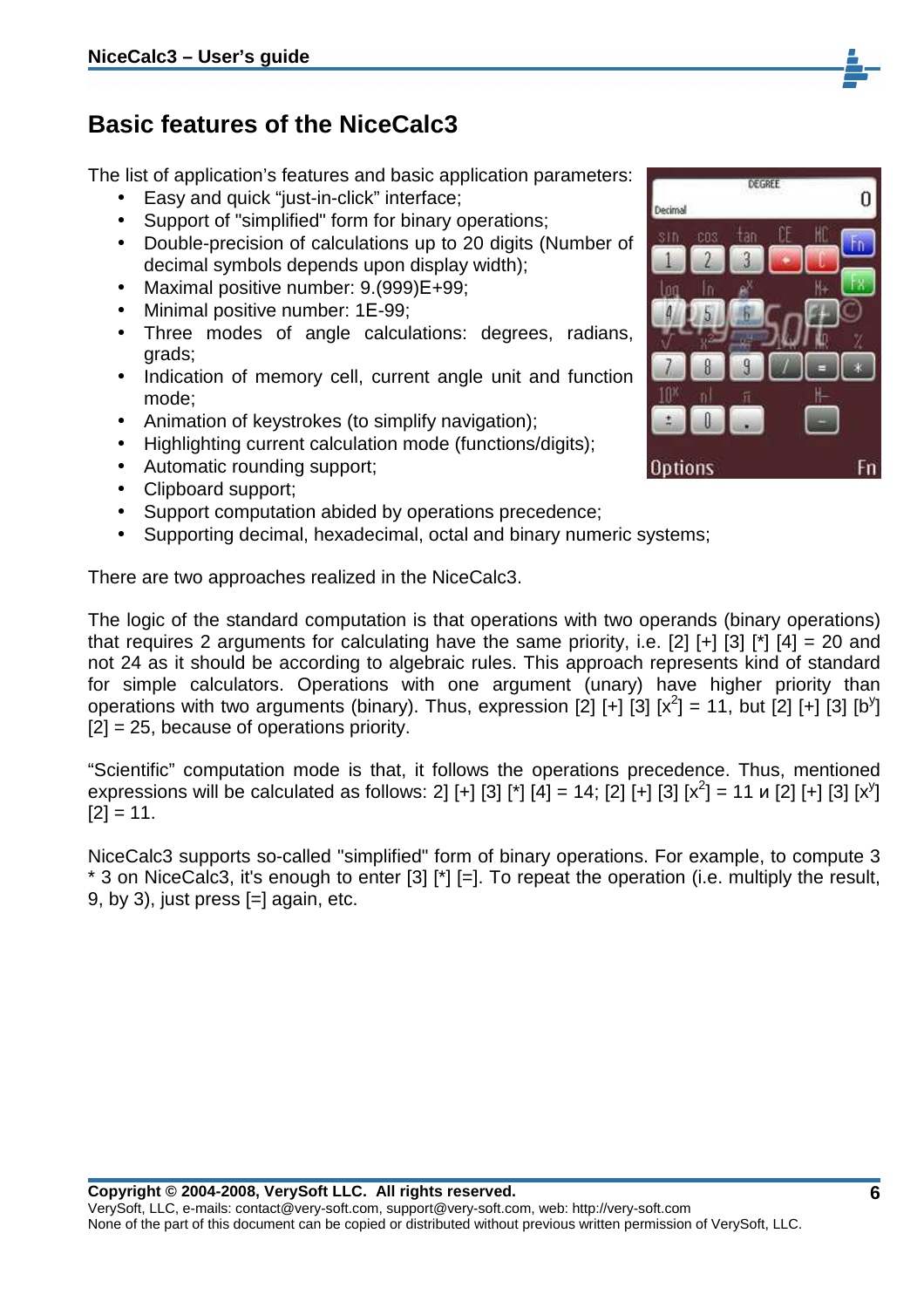## **General principles of application management**

To get acquainted with NiceCalc3 controls please select the chapter described management principles according to your mobile handheld interface type.

#### **S60TM interface**

After the installation process is over you can use all computing options of the NiceCalc3. To activate the application press on the icon in the main menu and wait while program starts.

To hide the NiceCalc3 and get access to main screen press **"Menu"** button.

If you want to change any application's setting press left button - **"Options"** then select and modify a desirable item.

To close the application press left soft button (**"Options"**) and choose **"Exit"** item. Also you can quit the application through **"Menu"** that appears after long press on the "application" button then select NiceCalc3 and hit **"c"**.

Quickness of the calculations is provided by handy and intuitive measuring interface. It's based on the two levels input system and usage of general smartphone's buttons. To input digit or operation that depicted inside the button you can simply press the

appropriate handheld device button.

You can edit default operations configuration and reassign them to new buttons. Please refer to "Buttons configuration customization" chapter.

#### **Attention**

Certain functions are not accessible in the freeware version of NiceCalc3.

#### **UIQTM interface**

 After the installation process is over you can use all computing options of the NiceCalc3. To activate the application ones must press on the icon in the main menu and wait while program starts.

To hide the NiceCalc3 and get access to main screen on UIQ smartphones press **"Back"** button (with returning pointer).

If you want to change any application's setting press right soft button - **"More"** key then select and modify a desirable item. If the smartphone has a flip and currently is in the "open - flip" mode then find the icon with list image and touch it to access "Options" menu.

**Copyright © 2004-2008, VerySoft LLC. All rights reserved.** 

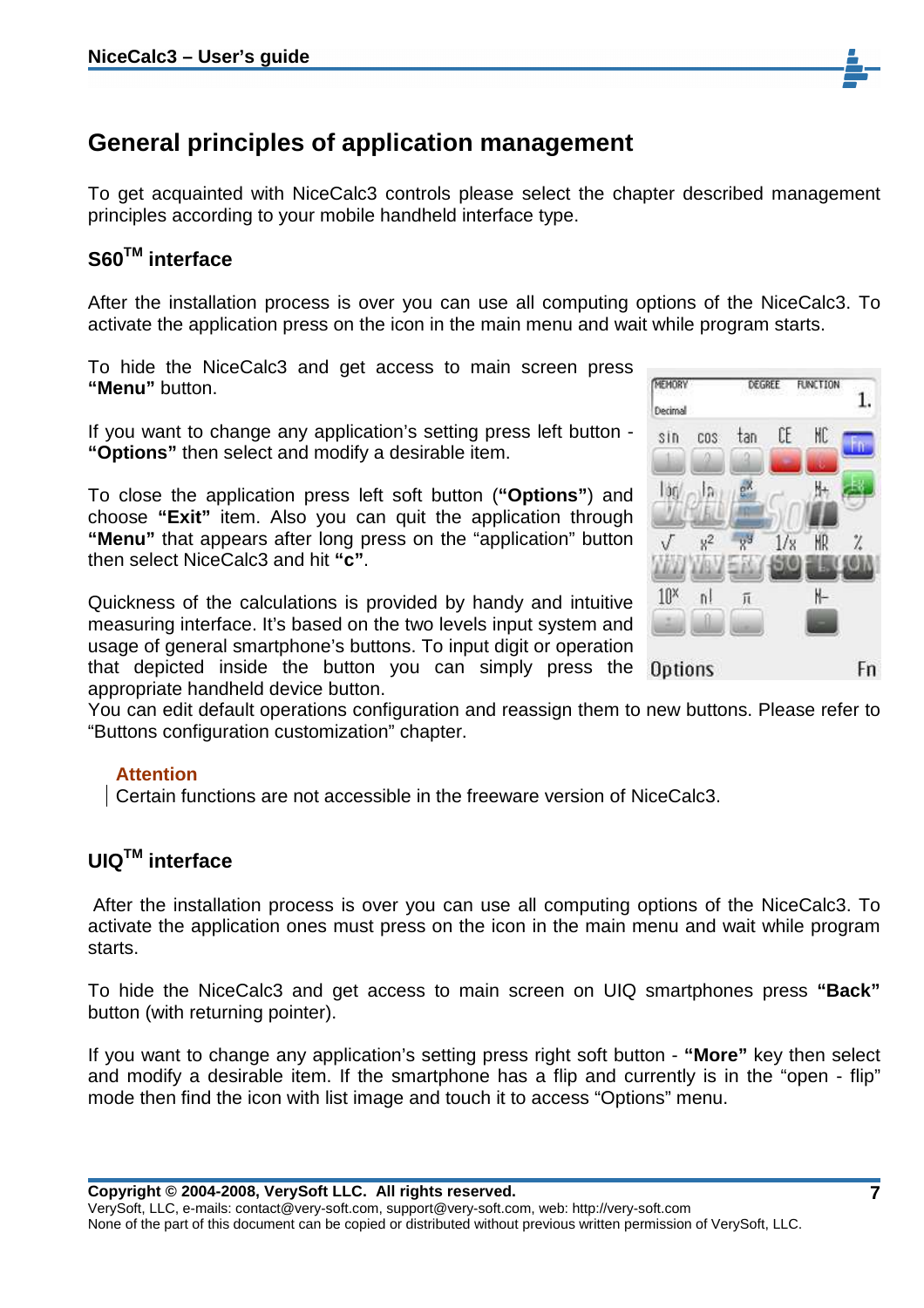

To close the program press right soft button **"More"** and choose **"Close"** item. Also you can quit the application through standard application manager.

Quickness of the calculations is provided by handy and intuitive measuring interface. It's based on the two levels input system and usage of general smartphone's buttons. To input digit or operation that depicted inside the button you can simply press the appropriate handheld device button.

You can edit default operations configuration and reassign them to new buttons. Please refer to "Buttons configuration customization" chapter.

#### **Attention**

Certain functions are not accessible in the freeware version of NiceCalc3.

## **List of special keys and activation**

To get some information about application control with special buttons or touch screen pressings please select the chapter related to the type of user interface of your handheld.

#### **S60TM interface**

- **"Fn"** (right soft button) switches between basic and subsidiary set of digits and functions.
- **"С"** (activates with "c" button) clears display.

#### **Attention**

Memory cell will not be cleared;

• **"CE"** (activates with right soft and red phone buttons press) -cancels last entered argument with opportunity to enter new one and continue calculations.

#### **Attention**

Function will not be executed if applied to any final calculation result;

• **"MC"** (activates with right soft and **"c"** buttons press) - clears an argument stored in the memory cell.

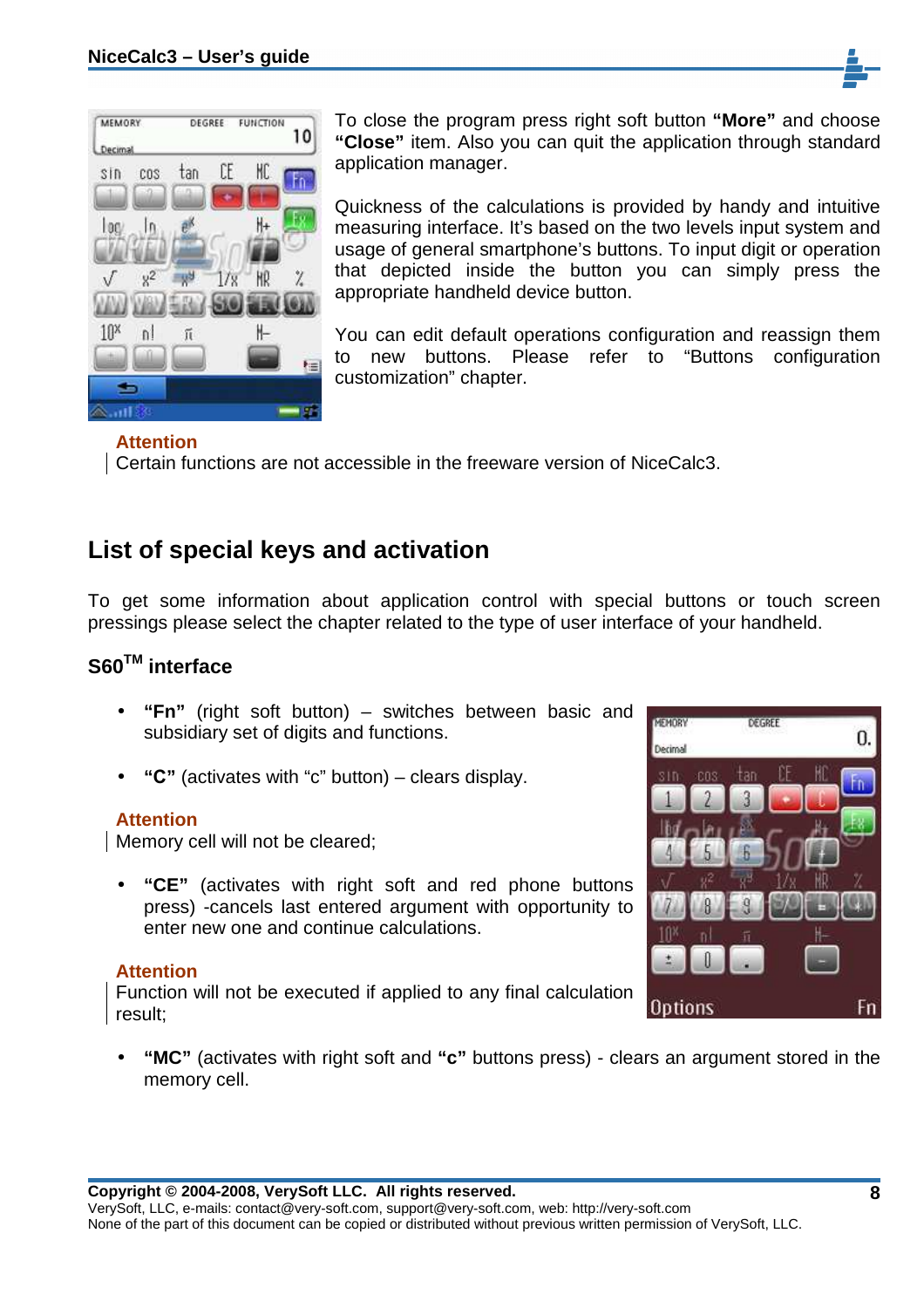• **"Fx"** ("Functions configuration x") (activates with with green telephone image button press)

In the most cases (for basic math calculations) only digit buttons of a keyboard and joystick is used. By joystick pressings you can execute the following operations:

| Leftwards joystick button: | $\blacksquare$              | <b>Division</b>     |
|----------------------------|-----------------------------|---------------------|
| Rightwards soft button:    | $\blacksquare$              | Multiplication      |
| Upwards joystick button:   | ∩                           | Addition            |
| Downwards joystick button: | $\textcolor{red}{\bigcirc}$ | Subtraction         |
| Center joystick button:    |                             | Functions execution |

To enable auxiliary computation functions **"Fn"** button is used. It can be activated with right soft button pressing.

Thus, to input functions depicted above the buttons on NiceCalc's main screen it's needed to once press **"Fn"** and then press selected button.

One of innovations that is realized in the NiceCalc3 is a changeable functions matrix. **"Fx"** button ("Functions configuration X") that can switch functions list. **"Fx"** can be activated by pressing **"Accept call"** button (with green telephone image).

NiceCalc3 supports individual buttons customization. Please turn to "Buttons configuration customization" chapter for more information.

### **UIQTM interface**



Concerning different form-factors and keyboards optionally of the UIQ smartphones NiceCalc3 supports several control approaches and data input types.

In case of absence of the joystick on some of UIQ smartphones information to NiceCalc3 computing can be entered from touch screen display only.

For devices with no touch screen and with joystick management and computing options are distributed over hardware buttons.

NiceCalc3 allows you to edit default bindings of functions to hardware buttons. To obtain more information please proceed to "Buttons configuration customization" chapter.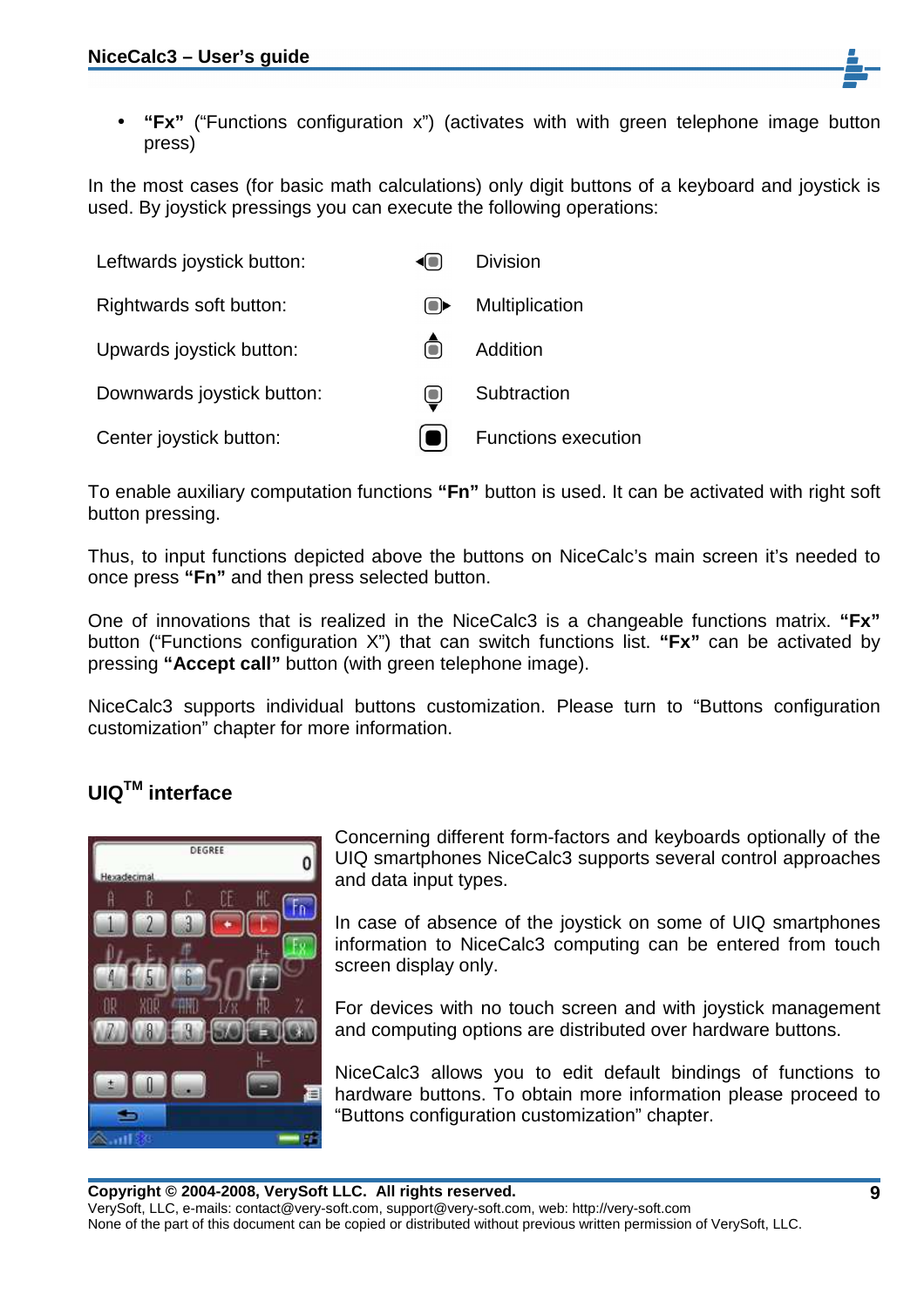List of management buttons inputed from keyboard:

- **"More"** (right soft button) access to "Options" menu.
- **"С"** (activates with "c" button) clears display.

#### **Attention**

After pressing **"C"** the memory cell will not be cleared;

• **"CE"** button - cancels last incorrectly entered argument with opportunity to enter new one and continue calculations.

#### **Attention**

Function will not be executed if applied to any final calculation result;

• **"MC"** (activates by press on left soft and "c" buttons) - clears the argument stored in the memory cell.

In the most cases (for basic math calculations) only digit buttons of a keyboard and joystick is used. By joystick pressings you can execute the following operations:

| Leftwards joystick button: | 40)            | <b>Division</b>     |
|----------------------------|----------------|---------------------|
| Rightwards soft button:    | $\blacksquare$ | Multiplication      |
| Upwards joystick button:   |                | Addition            |
| Downwards joystick button: | $\bigcirc$     | Subtraction         |
| Center joystick button:    |                | Functions execution |

If the mobile handheld doesn't have joystick or any other control button pressings can be produced by touch screen contact.

To enable auxiliary computation functions **"Fn"** button is used. It can be activated with right soft button pressing.

Thus, to input functions depicted above the buttons on NiceCalc's main screen it's needed to once press **"Fn"** and then press selected button.

One of innovations that is realized in the NiceCalc3 is a changeable functions matrix. **"Fx"** ("Functions configuration X") button that can switch functions list. **"Fx"** can be activated by pressing **"Accept call"** button (with green telephone image).

NiceCalc3 supports individual buttons customization. Please turn to "Buttons configuration customization" chapter for more information.

**Copyright © 2004-2008, VerySoft LLC. All rights reserved.**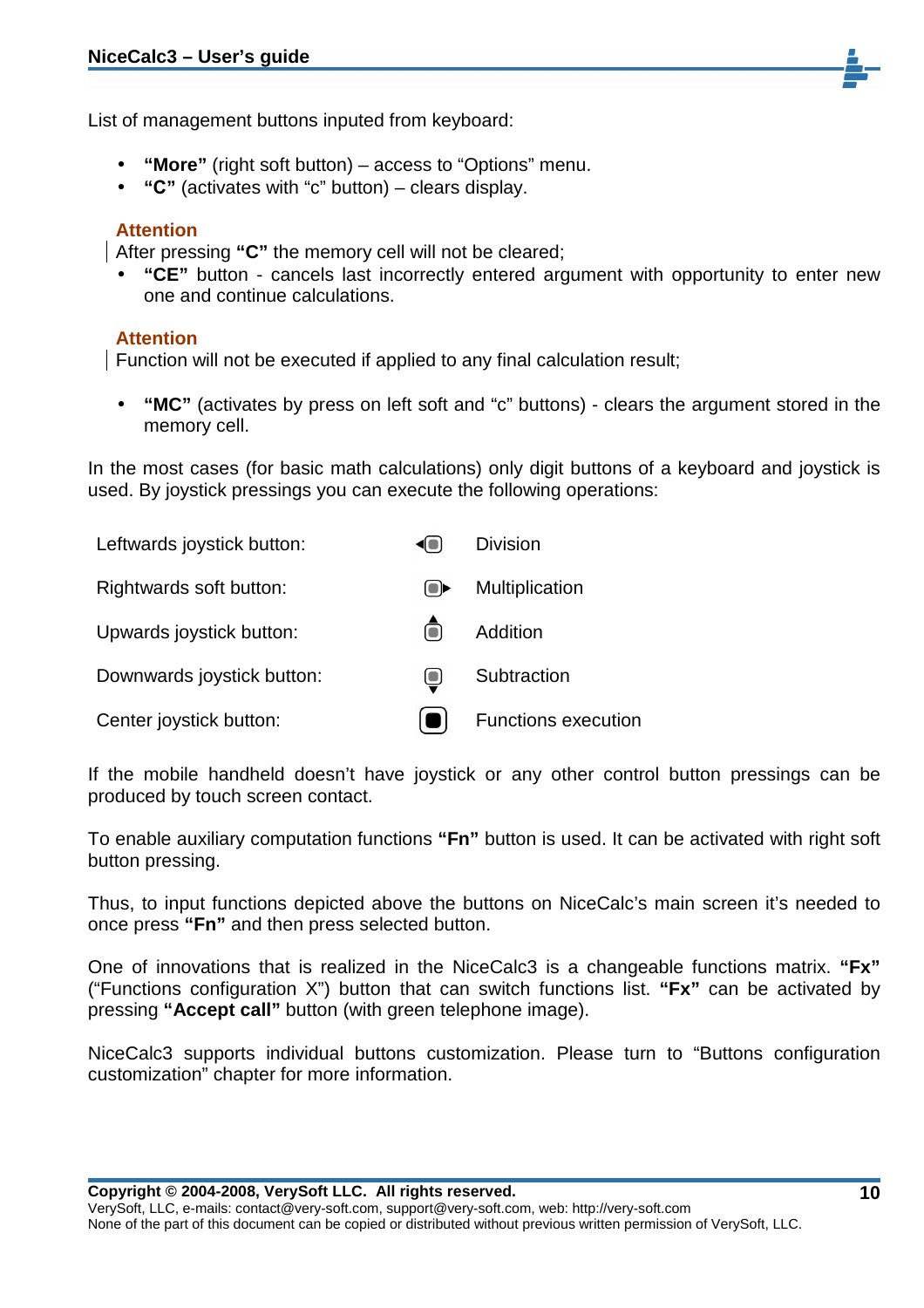## **Buttons configuration customization**

NiceCalc3 supports customizable controls to provide personalization and flexibility management options.

To edit keyboard control settings open **"Edit keyset"** item located in the **"Extra"** menu in the **"Options"**.



You can modify nine different management buttons. To edit current value select desirable control then press **"Options"** and **"Edit key"**. When "Press new key" sign appears press the button you want to bind control to.



For devices with UIQ™ interface 0ptions

only physical buttons can be adjusted. It's not possible to edit or adjust touch screen regions.

If you need to restore default controls settings you can use **"Default keyset"** option in the **"Options"** menu.

#### **Attention**

Not all keys are possible to use to control NiceCalc3 functions. If the "Press any key" notice is still on the screen after you press desirable button then this key can't be used in NiceCalc3.

#### **Attention**

After you customized keyset on the devices with  $UIQ<sup>TM</sup>$  user interface please exit with "Back" item in the "Options" menu to save current configuration. If you simply press button with "returning pointer" then custom set will not be stored.

#### **Attention**

Certain functions are not accessible in the freeware version of NiceCalc3.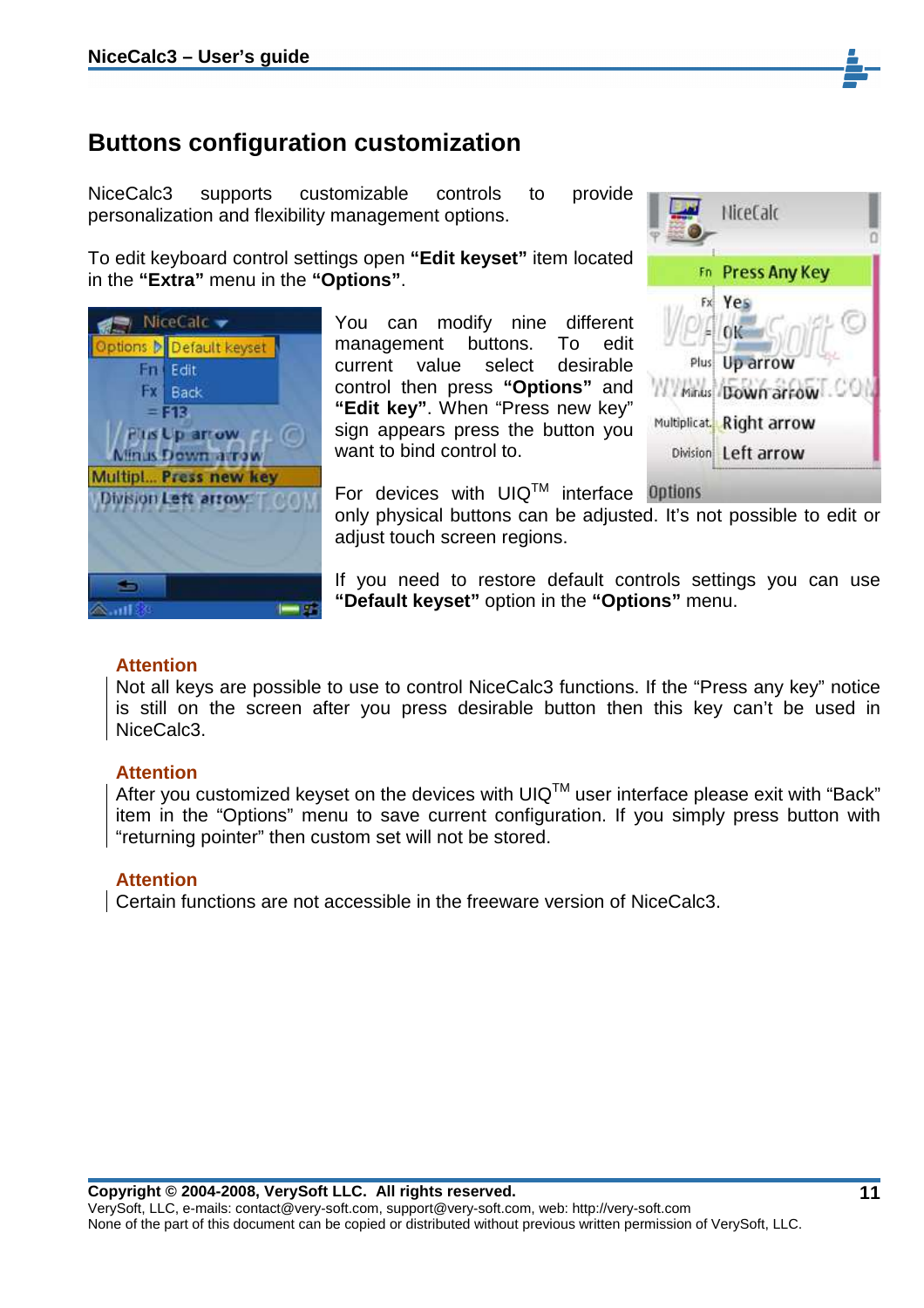## **Indication and notations**

If intermediate or final result exceeds the number possible to display on NiceCalc3 screen it will be converted automatically to exponential count.

To convert a value from exponential to standard notation, look at the value and separate part located after e (exponent) symbol. Separated number represents quantify of 10 that mantissa must be multiplied on. For example:  $1.2 \times 10^{11}$  will be equal to 120 000 000 000.

Negative values are handled the same way, except that you move the decimal place to the left instead of the right.

To provide comfortable control and precise arguments input buttons' pressings are graphically animated in the NiceCalc3.

When one activates the functions input mode (by pressing **"Fn"** button) all possible arguments for computing are highlighted. This allows to input necessary symbols faster and simplifies the control under operations.

List of indicators that are displayed on the NiceCalc3 screen:

- Parameters of the trigonometry function calculating: "Degree", "Radian", "Grad;
- Current setting of the numeric system: "Decimal", "Hexadecimal", "Octal", "Binary";
- Indication current memory state: "Memory";
- Indication of the current function mode: "Function".

To customize visual decoration according to environment you can choose light or dark style.

## **Application's settings description and customization**

This chapter represents information for NiceCalc3 customization.

#### **List of settings for mathematical calculations**

- Clipboard:
	- o Copy;
	- o Paste.
- Angle in...:
	- o Degrees;
	- o Radians;
	- o Grads.
- Numeric system:
	- o Decimal;
	- o Hexadecimal;

| Hexadecinial |                 |  |      |
|--------------|-----------------|--|------|
|              |                 |  |      |
|              | 2               |  |      |
|              | Chpboard        |  |      |
|              | Angle in        |  |      |
|              | Numeric system  |  |      |
|              | Calc mode       |  |      |
|              | Round result to |  |      |
|              | Panel style     |  |      |
| Select       |                 |  | Canc |

#### **Copyright © 2004-2008, VerySoft LLC. All rights reserved.**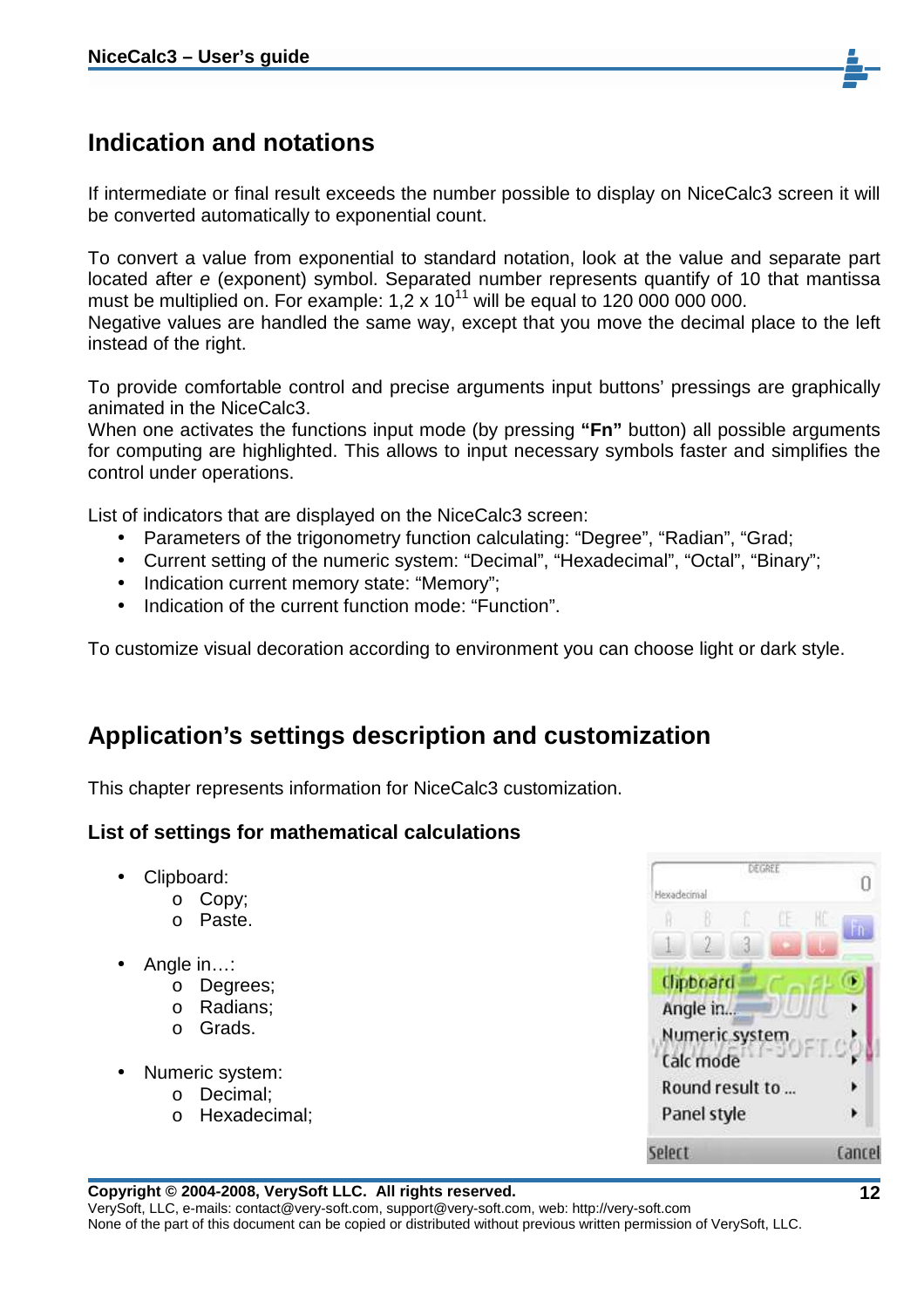

- o Octal;
- o Binary.
- Calc mode:
	- o Standard;
	- o Scientific.
- Round result to ...:
	- o From 1 to 5 digits and "full result".

To simplify navigation in the program options all settings are located directly in the pop-up menus. As well as presenting opportunity for quick calculations NiceCalc3 can be quickly personalized for any type of computing. Any option can be configured with not more than 3 clicks.

#### **List of visual application settings**

- Panel style:
	- o Light;
	- o Dark.
- Extra:
	- o Edit keyset;
	- o About NiceCalc3;
	- o Help.

In the "keyset" menu you can customize bindings for controls, functions execution to the hardware buttons. To adjust current setting select parameter from the list, open "Option" then press "Edit". After "Press any key" warning appears press new button to control selected option. Additional information can be found in the "Buttons configuration customization" chapter.

#### **Attention**

Certain functions are not accessible in the freeware version of NiceCalc3.

## **NiceCalc3 basic computation examples**

To demonstrate NiceCalc's calculation opportunities this chapter contains the most common mathematical and algebraic functions that are used for computing. Every type of calculation example is accompanied with buttons pressing sequence.

If you experience any difficulties in calculating please refer to a NiceCalc3 topic in the VerySoft Official forum or feel free to send a message to VerySoft Support Department. E-mail address is **support@very-soft.com**

**Copyright © 2004-2008, VerySoft LLC. All rights reserved.**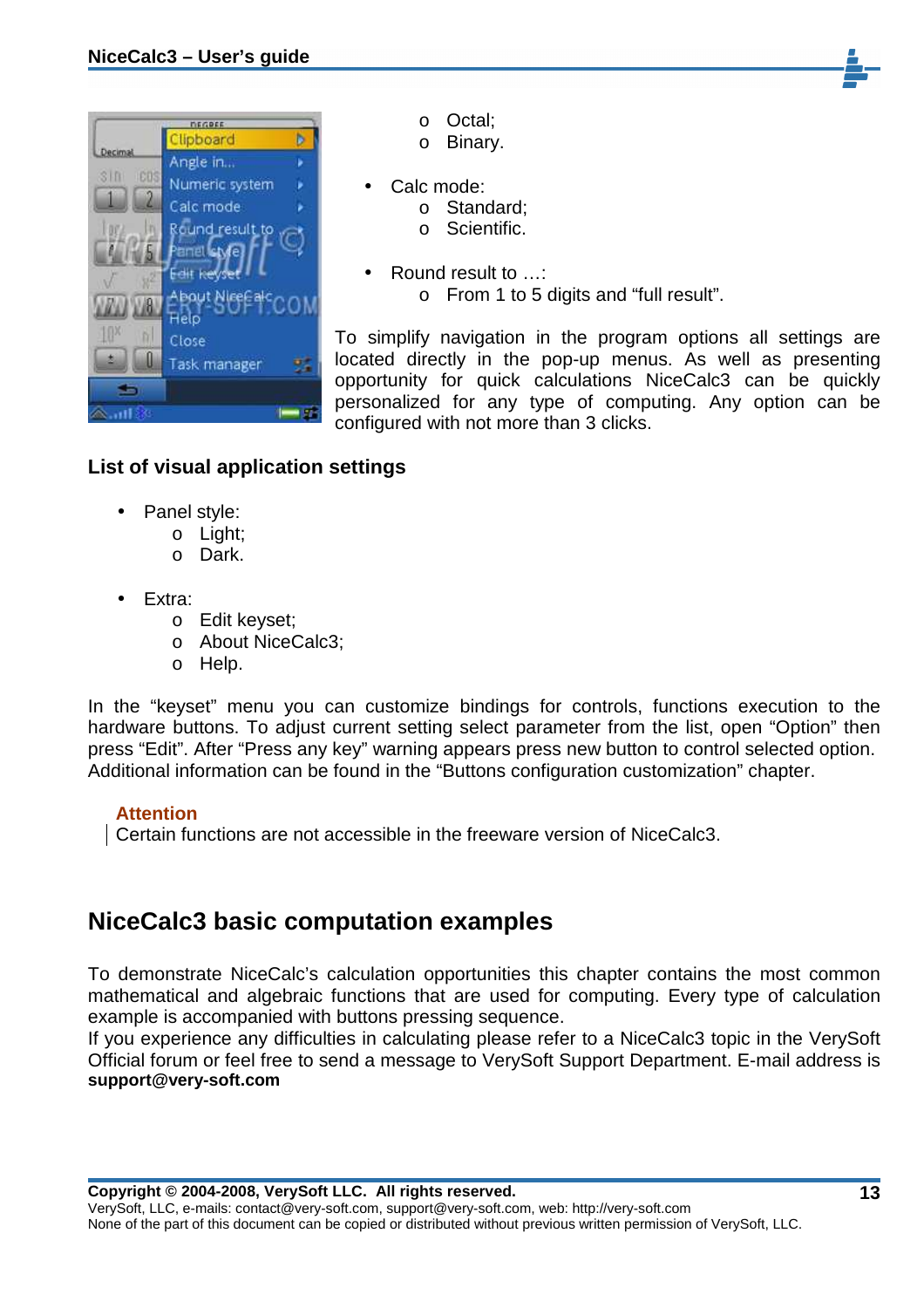It's impossible to do computations using keyboard only for certain UIQ devices. For those devices that have no joystick it's required to use touch screen. Anyhow all calculation examples are logically relevant for both types of interfaces but key pressings style could differ.

#### **Attention**

Demonstrated examples can be reproduced using keyset with "default" value. If one change keyboard control buttons pressing order will differ.

#### **Attention**

In the demonstrated examples certain mobile device models were used. Buttons of your handheld could have different visual style.

#### **Basic math**

| Computing functions     | Result | Key pressings order                                             |
|-------------------------|--------|-----------------------------------------------------------------|
| Addition: $34 + 98$     | 132    | U<br>$\boxed{9_{wxyz}}$ $\boxed{8}_{tuv}$<br>$3$ def<br>$4$ ghi |
| Subtraction: $32 - 95$  | $-63$  | Ų<br>$\boxed{9_{wxyz}}$ $\boxed{5_{jkl}}$<br>$3$ def<br>$2$ abc |
| Multiplication: 546 * 3 | 1692   | 3 <sub>def</sub><br>$5_{jkl}$<br>$6 \text{ mno}$<br>4 ghi       |
| Division: $64/5$        | 12,8   | 90<br>5 <sub>ikl</sub><br>$6 \text{ mno}$<br>$4$ ahi            |

#### **Negative numbers**

To increase the speed of calculations you can easily change digit form (from positive to negative and vice versa) in one click.

| Computing functions | Result | Key pressings order                                                |
|---------------------|--------|--------------------------------------------------------------------|
| Add: $-38 + 48$     | 10     | $(4_{\text{ghi}})$ $(8_{\text{tuv}})$<br>$*\ + [3]_{def} [8]_{tw}$ |

#### **Results rounding**

You could specify automatic rounding of the decimal part of the result in the **"Round result to …"** pop-up list in the **"Options"** menu.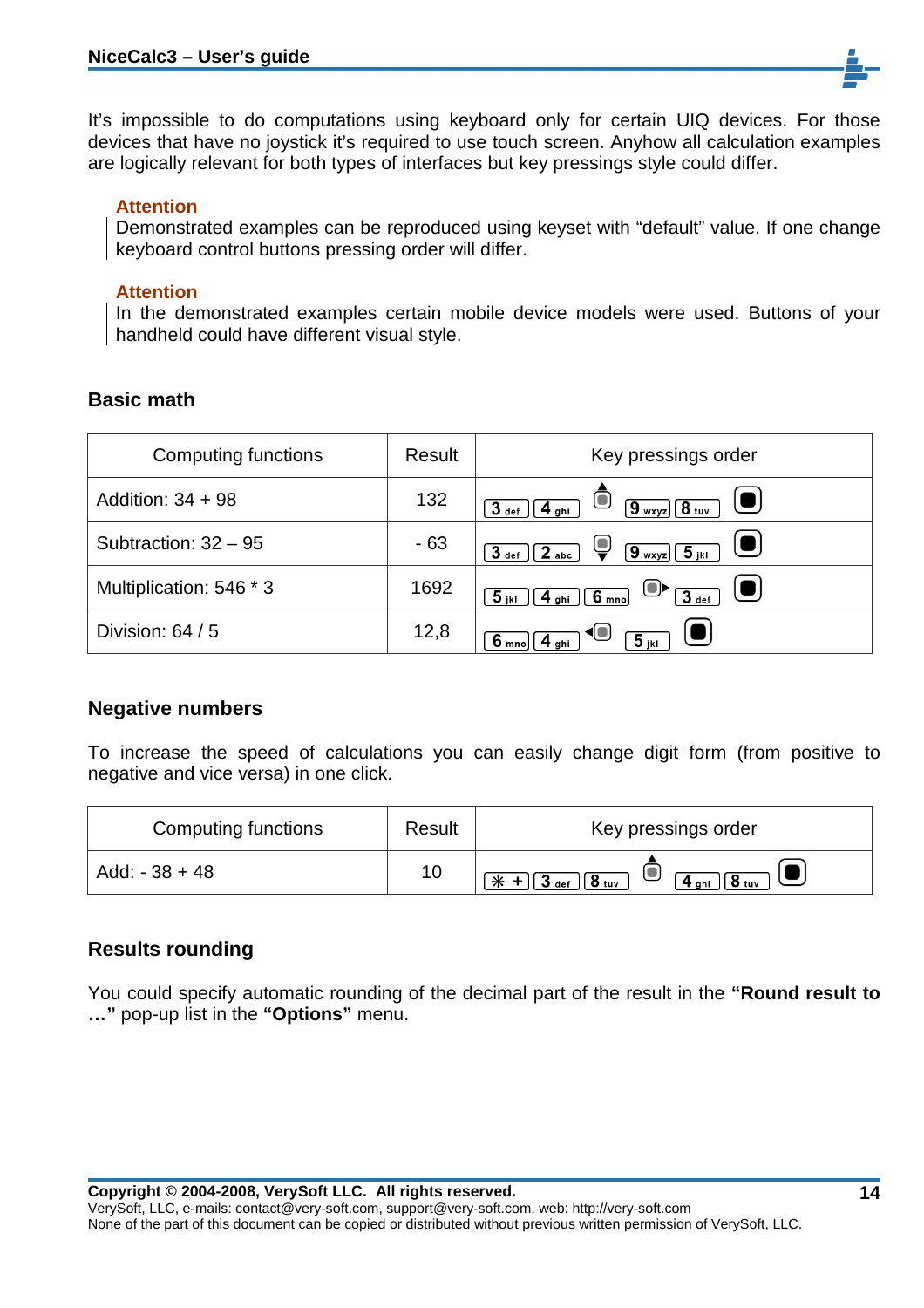

| Computing functions                             | Result | Key pressings order                                                                                |
|-------------------------------------------------|--------|----------------------------------------------------------------------------------------------------|
| Simple percentage: 26% from<br>1500             | 390    | $\overline{\mathbf{0}}$ .<br>$2$ abc<br>$6 \text{ m}$<br>$5_{jkl}$<br>o٥                           |
| Summarizing percentage: 3620<br>increase by 15% | 4163   | $6_{\text{mno}}$<br>$\boxed{2 \text{ abc}}$<br>$5$ iki<br>$3$ def $\overline{\phantom{a}}$<br>1 00 |
| Discount percentage: 4750<br>decreased by 4%    | 4560   | $5_{jkl}$<br>4 <sub>ghi</sub><br>4 <sub>ghi</sub><br>pqrs                                          |
| Ratio: Calculate what percent of<br>250 is 50   | 20 (%) | 10<br>$\boxed{5}$ jki<br>2 <sub>abc</sub><br>$5$ jki                                               |

#### **Attention**

Percentage calculations realization has different approaches and could differs from one calculator model to another. Differs between approaches is in intermediate result displaying. Some of the calculators after computing percentage show final result straight away. This final result already contains intermediate calculations. Such approach partly contradicts to mathematical logic.

NiceCalc3 operates with percentage computations in opposite way. It shows intermediate result first and after second pressing of [=] button executes previously inputted arithmetical operation with displayed percents value.

#### **Attention**

This functionality is not accessible in the freeware version of NiceCalc3.

#### **Memory usage**

NiceCalc3 has one memory cell to store intermediate results. It's enough for almost all calculation cases.

| Computing functions                                                               | Result | Key pressings order                                                                               |
|-----------------------------------------------------------------------------------|--------|---------------------------------------------------------------------------------------------------|
| Place argument to the memory<br>cell: Add 85 and 15 and add<br>result to a memory | 100    | $\frac{1}{8}$ tuv $\frac{1}{5}$ jki $\frac{1}{2}$ $\frac{1}{100}$ $\frac{1}{5}$ jki $\frac{1}{2}$ |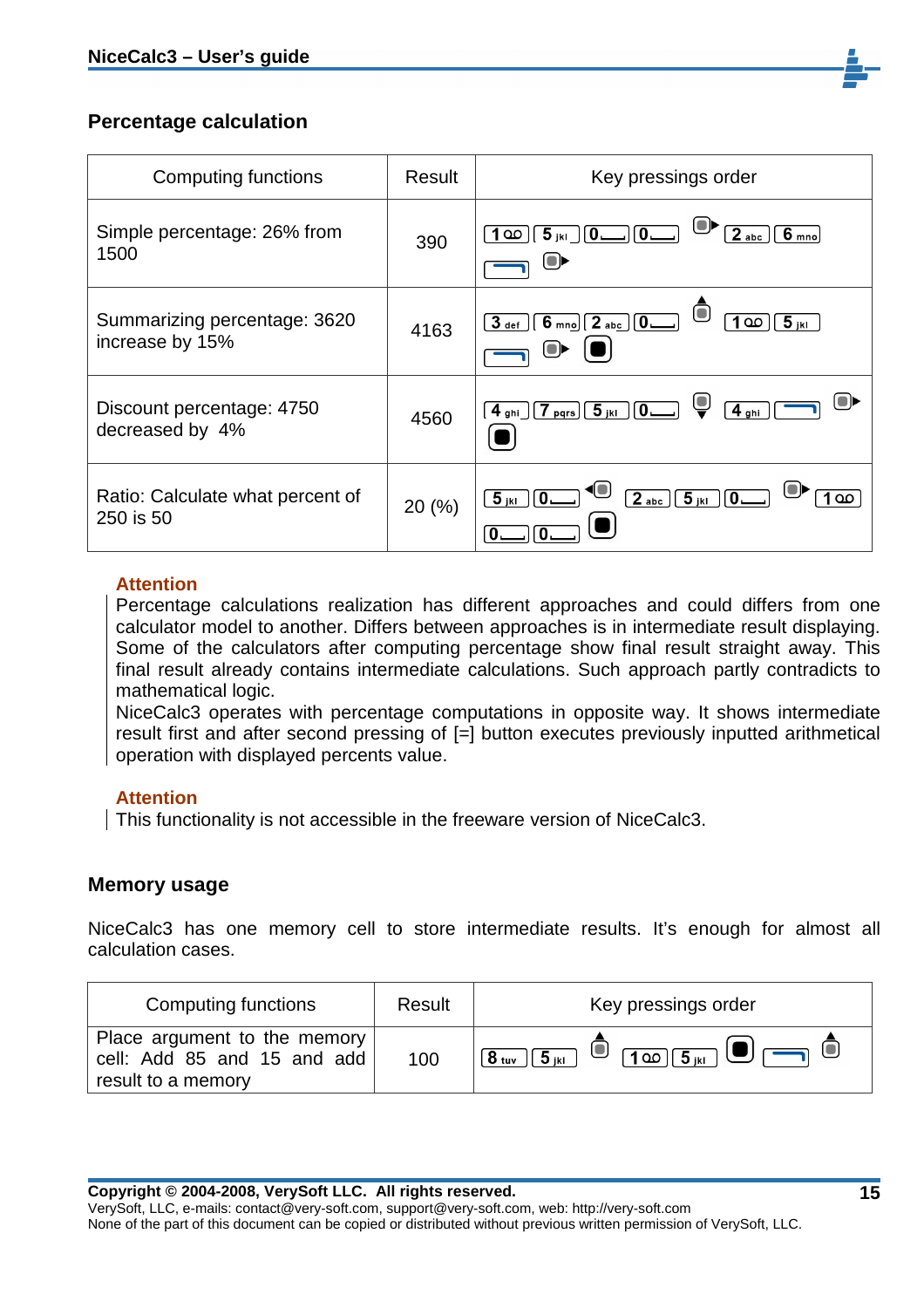| Memory fast operations support:                                                        |     | . 5 јкг<br>f pqrs                                                   |
|----------------------------------------------------------------------------------------|-----|---------------------------------------------------------------------|
| Add to an argument saved in memory<br>75 and save new result in the memory             | 175 | (Check the result stored in memory cell:                            |
| Subtract from the argument stored in<br>memory 20 and save new result in the<br>memory | 155 | $\sqrt{0}$ .<br>$2$ abc<br>(Check the result stored in memory cell: |
| the<br>value<br>stored<br>Usage<br>in.                                                 |     |                                                                     |
| memory:<br>Call previously stored value from the<br>memory and multiply it by 5        | 775 | $\bigcirc$ $\overline{5_{\text{ikl}}}$                              |
| Clear memory cell                                                                      |     |                                                                     |

While calculating using memory cells appropriate indicators will be displayed on the screen.

When clearing a current display result memory cell will not be deleted and stored argument can be used in several calculation procedures.

#### **Attention**

This functionality is not accessible in the freeware version of NiceCalc3.

#### **Power functions**

| <b>Computing functions</b> | Result | Key pressings order                                                                                                                                                                                  |
|----------------------------|--------|------------------------------------------------------------------------------------------------------------------------------------------------------------------------------------------------------|
| $6^2 + 4^3$                | 100    | 4 <sub>ghi</sub><br>8 <sub>tuv</sub><br>$6 \text{ mno}$<br>Ō<br>$9$ wxyz $3$ def<br>or<br>Ō<br>$4$ ghi<br>8 <sub>tuv</sub><br>$6 \text{ m}$<br>Ĝ<br>$\boxed{9 \text{ wxyz}}$ $\boxed{3 \text{ def}}$ |
| $10^3 * 1/1'000'000$       | 1000   | $\overline{\ast}$<br>3 <sub>def</sub><br>$\overline{1}$ 00<br>$\blacksquare$                                                                                                                         |

#### **Attention**

This functionality is not accessible in the freeware version of NiceCalc3.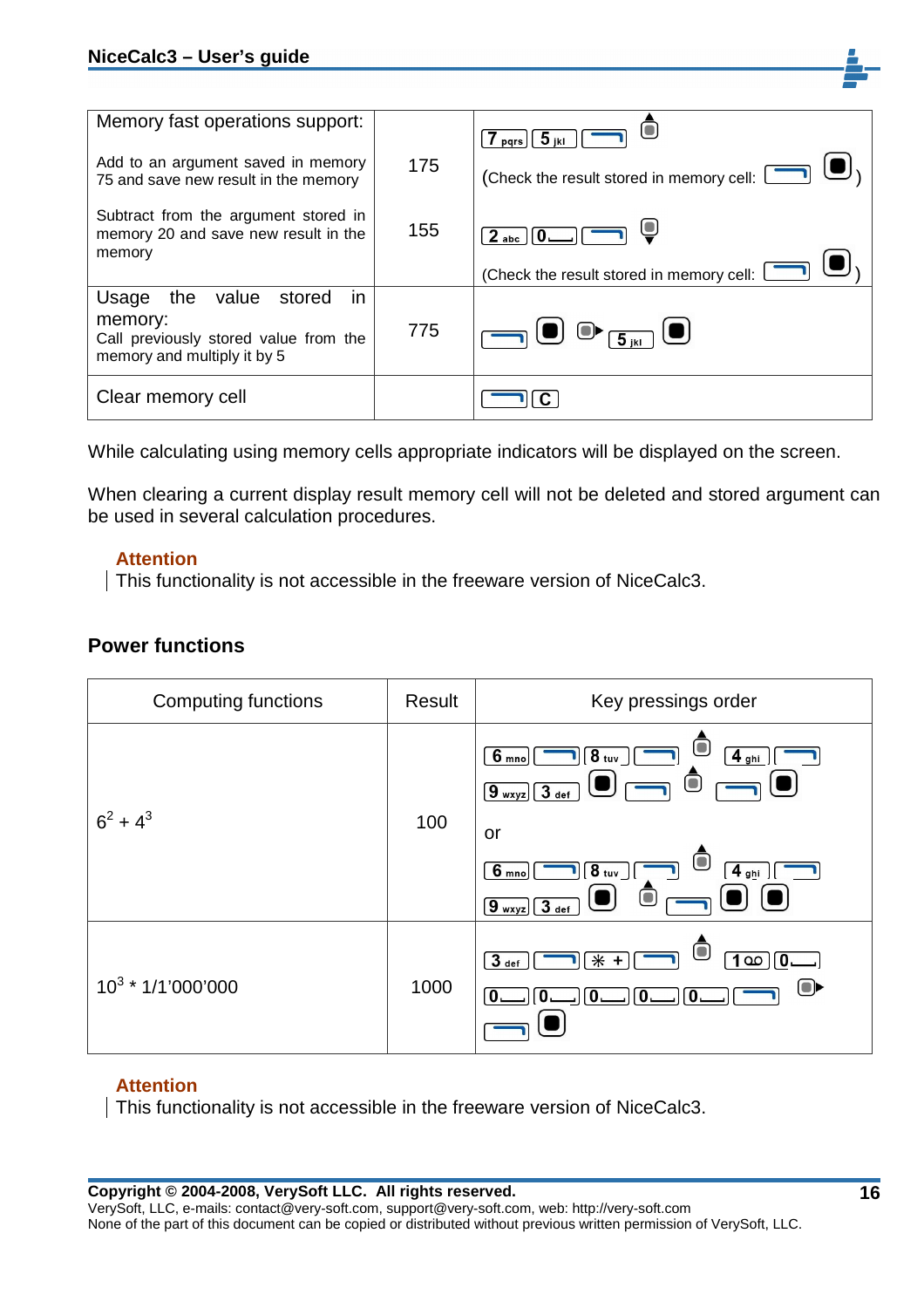

#### **Trigonometrical functions**

| <b>Computing functions</b> | Result  | Key pressings order                                                       |
|----------------------------|---------|---------------------------------------------------------------------------|
| Sin (30)                   | 0,5     | $3$ def<br>0.<br>1 ഥ                                                      |
| Cos(0)                     | 1       | $2$ abc                                                                   |
| Cot (89)                   | 0,5931  | $[9$ wxyz $]$<br>$ 8$ tuv $ $<br>$\frac{4 \text{ ghi}}{2}$                |
| 78 divide by tan (27)      | 153,083 | $7_{pqrs}$ $8_{tuv}$<br>$\sqrt{3}$ def<br>$2$ abc $(7)$ pqrs<br><b>40</b> |

To provide fast calculation possibilities frequently used trigonometrical functions are placed in the primarily functions list. Such functions as  $\sin^{-1}$ ,  $\cos^{-1}$ ,  $\tan^{-1}$ ,  $\cot$ ,  $\cot^{-1}$  are accessible in the secondary list. You can switch to auxiliary list by activating **"Fx"** ("Function configuration X") button through pressing on "Accept call" (with green phone image) mobile handheld's button. Activation of the "Fx" ("Function configuration X") mode on the UIQ smartphones is made with jog – dial (scroll button) rotation.

#### **Angle units usage**

| Computing functions         | Result   | Key pressings order                                                   |
|-----------------------------|----------|-----------------------------------------------------------------------|
| Compute sin (30) in degrees | 0.5      | ["Options"] ["Angle in "] ["Degrees"]<br>$3$ def $\sqrt{0}$<br>   1 ထ |
| Compute sin (30) in radians | $-0.988$ | ["Options"] ["Angle in "] ["Radians"]<br>$3$ def $\sqrt{0}$<br>1 ယ    |
| Compute sin (30) in grads   | 0.454    | ["Options"] ["Angle in "] ["Grads"]<br>1 ഥ                            |

#### **Attention**

This functionality is not accessible in the freeware version of NiceCalc3.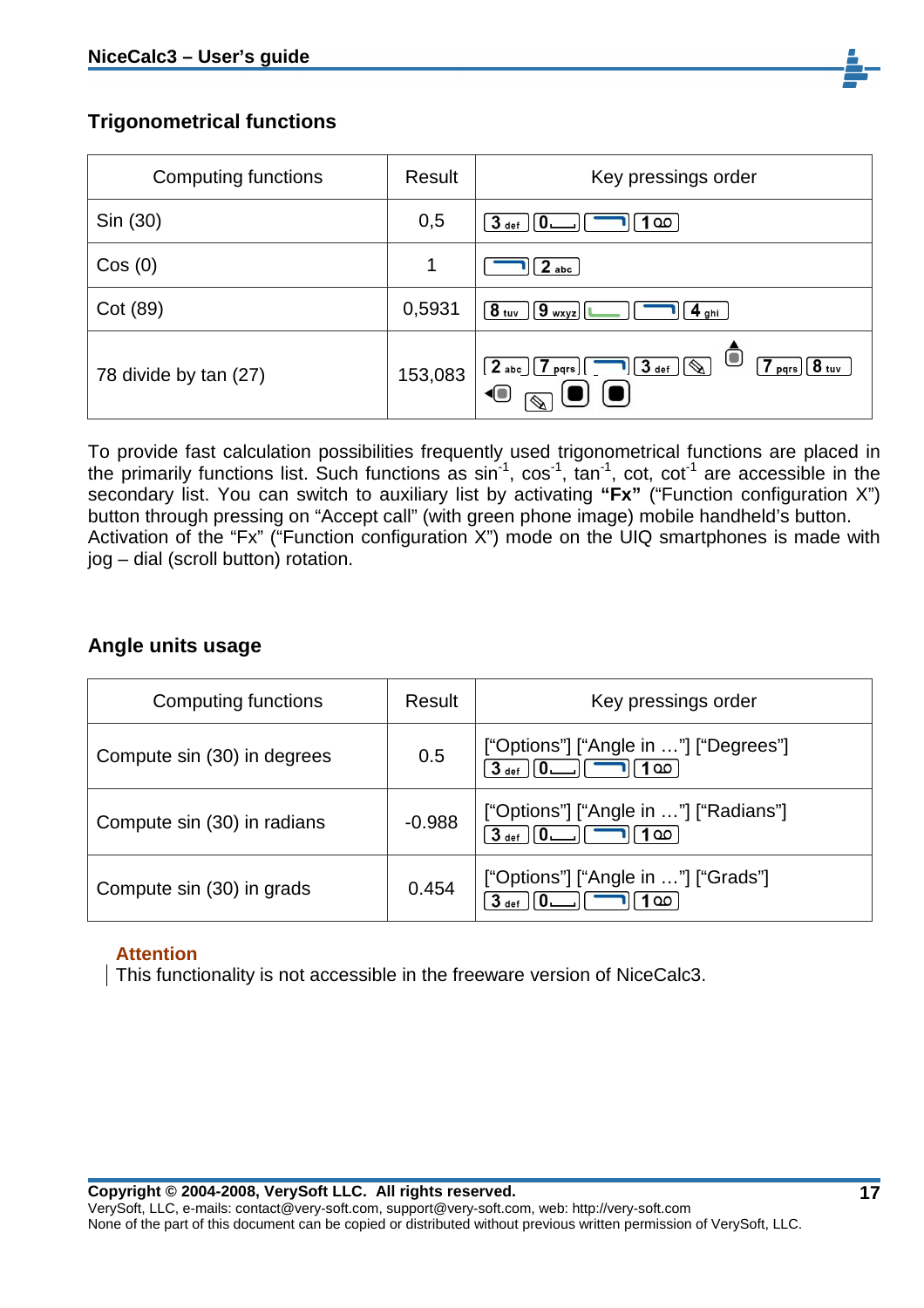

#### **Logarithmic functions**

| <b>Computing functions</b> | Result  | Key pressings order                                                                                                       |
|----------------------------|---------|---------------------------------------------------------------------------------------------------------------------------|
| log 150                    | 2,17609 | $5$ jkl<br>1 ഥ<br>$0 -$<br>$4$ ghi                                                                                        |
| $e^{10}$                   | 22026,4 | $6_{\text{mno}}$<br>1 ഥ                                                                                                   |
| $log(0.01/\sqrt{100})$     | $-3$    | $\blacksquare$<br>$\infty$<br>pqrs<br>$\blacktriangleleft$<br>$\overline{\mathbf{0}}$ .<br>#<br>$\overline{8}$<br>$4$ ghi |
| In $(1/e^3)$               | 3       | $\Box$<br>1 <sub>0</sub><br>6 <sub>mno</sub><br>3 <sub>def</sub><br>5 <sub>ikl</sub>                                      |

#### **Attention**

This functionality is not accessible in the freeware version of NiceCalc3.

## **NiceCalc3 scientific computation examples**

Scientific mode has number of peculiarities and advantages. This chapter contains several examples that is used in "NiceCalc3 basic computation examples" section to demonstrate possibilities of faster input and calculation operations precendence order. Even simple computations looks and happen similar, complex expressions can be calculated much more faster in the scientific mode.

#### **Attention**

NiceCalc3 can be switched to the "scientific" mode in the **"Option"** menu. Ones must open it then go to **"Calc mode"** and select **"scientific"** item.

#### **Attention**

Scientific mode usage is not accessible in the freeware version of NiceCalc3.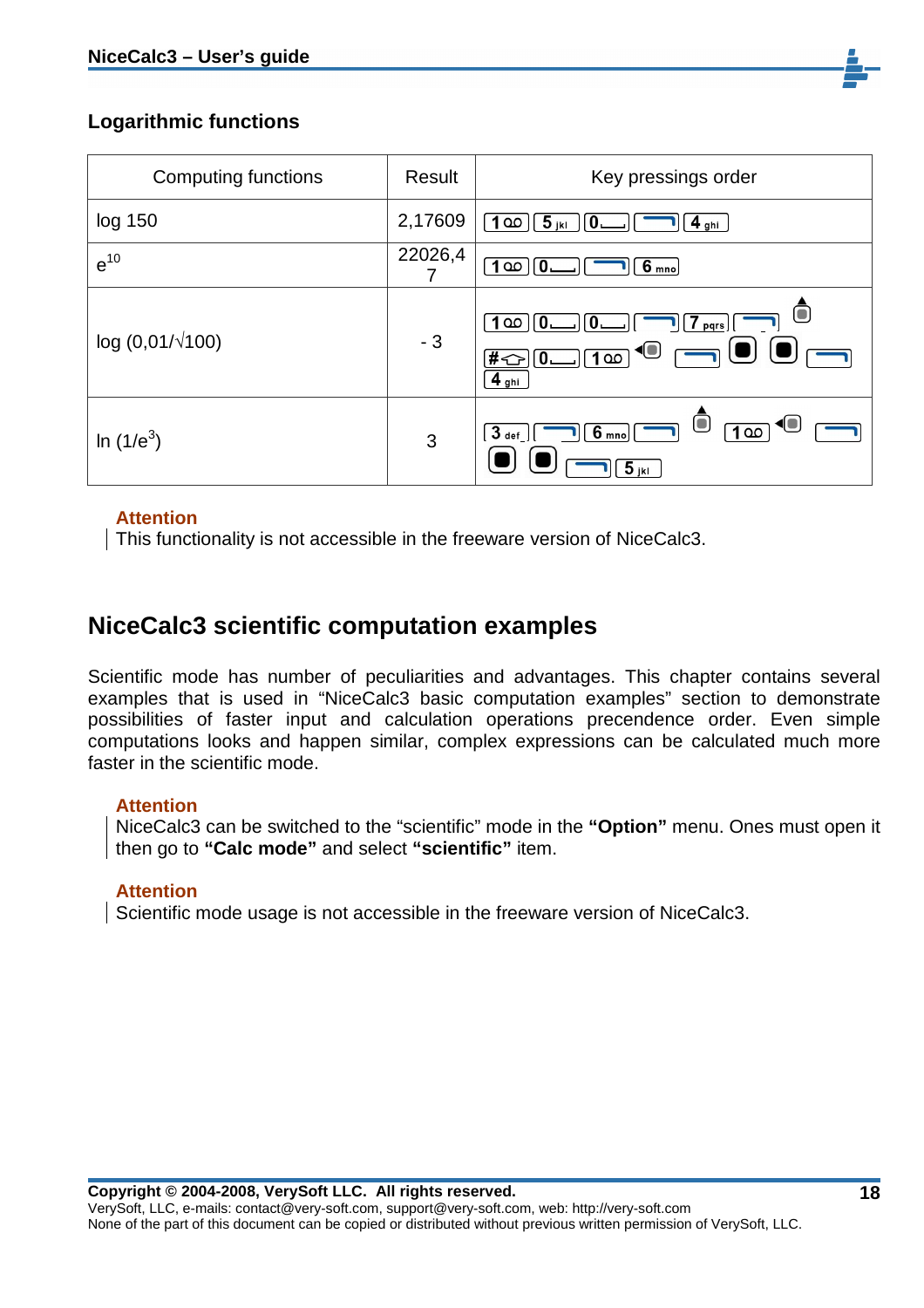

#### **Arithmetic operations with operations precedence support**

| Computing functions         | Result   | Key pressings order                                                                                                                                                                                  |
|-----------------------------|----------|------------------------------------------------------------------------------------------------------------------------------------------------------------------------------------------------------|
| $29 + 98 * 6 + 5^2 / (-15)$ | 615, (3) | $\sqrt{9}$ $\sqrt{9}$ $\sqrt{8}$ $\sqrt{10}$ $\sqrt{9}$<br>◡<br>$6 \overline{\text{mno}}$<br>$\left[2\right]$ abc $\left[\left(9\right]\right]$ wxyz<br>$* +  $<br>8 <sub>tuv</sub><br>  റാ<br>ואו כ |

#### **Power functions**

| Computing functions  | Result | Key pressings order                                                   |
|----------------------|--------|-----------------------------------------------------------------------|
| $6^2 + 4^3$          | 100    | 8 <sub>tuv</sub><br>$9$ wxyz<br>$6 \text{ mno}$<br>$4$ ghi<br>$3$ def |
| $10^3 * 1/1'000'000$ | 1000   | 10<br>1 <sup>0</sup><br>$\ast$<br>$3$ def<br>1 മ                      |

#### **Logarithmic functions**

| <b>Computing functions</b> | Result | Key pressings order                                                                                                                                                                                                                                                                                                                                                                                                                                                                                                                 |
|----------------------------|--------|-------------------------------------------------------------------------------------------------------------------------------------------------------------------------------------------------------------------------------------------------------------------------------------------------------------------------------------------------------------------------------------------------------------------------------------------------------------------------------------------------------------------------------------|
| $log(0.01/\sqrt{100})$     | $-3$   | #<br>၀၀<br>pqrs<br>4 <sub>ghi</sub>                                                                                                                                                                                                                                                                                                                                                                                                                                                                                                 |
| In $(1/e^3)$               | 3      | 40)<br>$\overline{\phantom{a}}$ $\overline{\phantom{a}}$ $\overline{\phantom{a}}$ $\overline{\phantom{a}}$ $\overline{\phantom{a}}$ $\overline{\phantom{a}}$ $\overline{\phantom{a}}$ $\overline{\phantom{a}}$ $\overline{\phantom{a}}$ $\overline{\phantom{a}}$ $\overline{\phantom{a}}$ $\overline{\phantom{a}}$ $\overline{\phantom{a}}$ $\overline{\phantom{a}}$ $\overline{\phantom{a}}$ $\overline{\phantom{a}}$ $\overline{\phantom{a}}$ $\overline{\phantom{a}}$ $\overline{\$<br>$\sqrt{5}$ jkl<br>1 യി<br>$6 \text{ mno}$ |

As you can see from the demonstrated examples scientific mode has it's own peculiarities as well as advantages.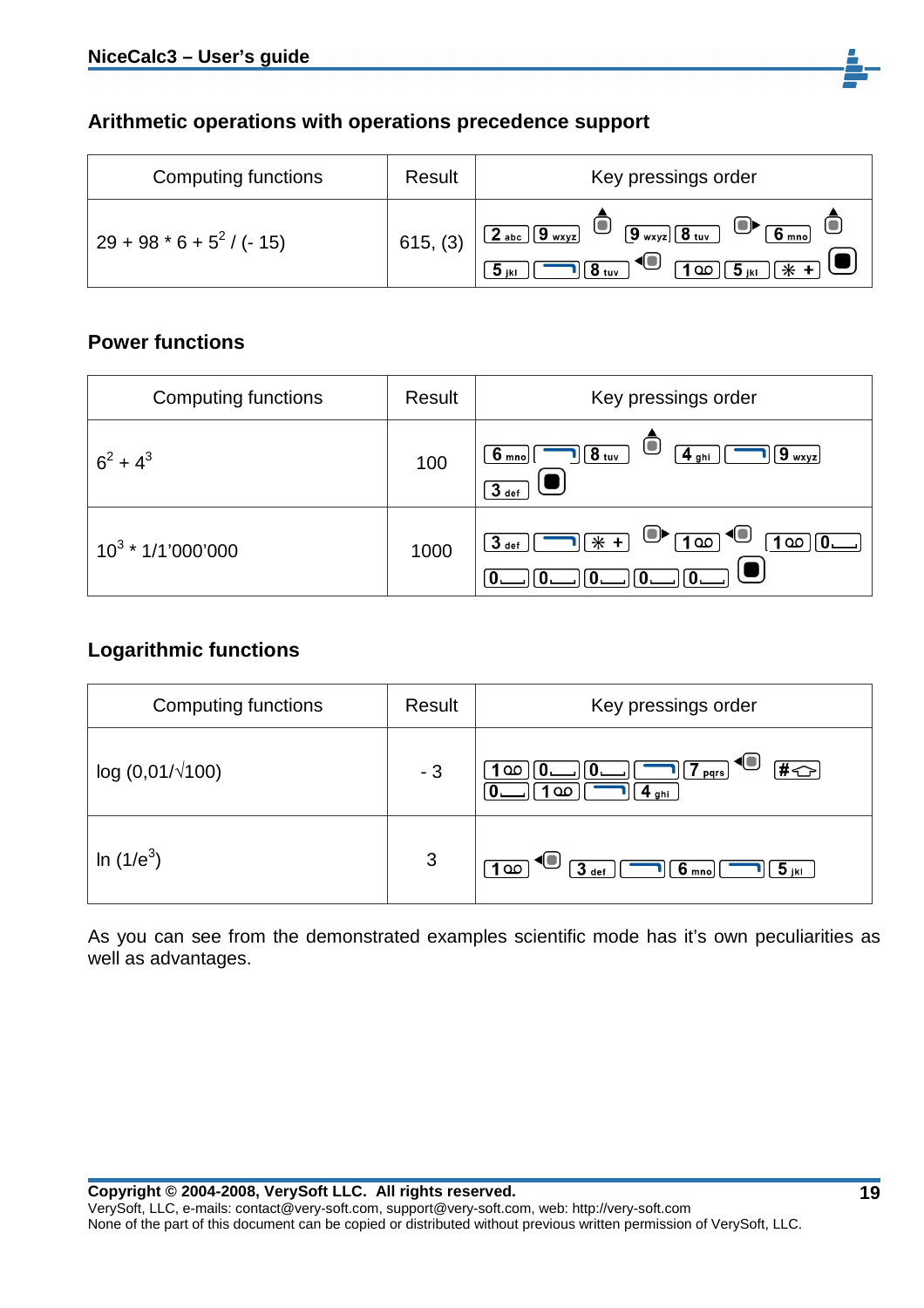## **Operations in different numeric systems**

There is a specially designed operating mode for calculations in hexadecimal, octal and binary numeric systems. These modes can be activated by choosing appropriate items in the **"Numeric system"** menu.

These modes allow entering special symbols that are relevant



only for specified numeric systems. Additionally, there are next logical operations available: OR, XOR, AND.

To prevent entering inappropriate symbols some buttons are blocked. Thus, for example, it's possible only to enter arguments that contain only



"0" and "1" symbols. Accordingly, other symbols can't be entered in the argument.

There are limitations for arguments length in different numeric systems:

- in hexadecimal up to 8 symbols (dword, high argument FFFF FFFF);
- $\bullet$  in decimal determined by display width;
- in octal up to 11 symbols (dword, high argument  $-3777777777$ );
- in binary up to 32 symbols<sup>1</sup>;

#### **Attention**

In case of impossibility to display full length intermediate or final result NiceCalc3 will show only last symbols that fits to display's width.

#### **Attention**

In case of impossibility to calculate some kind of operations in hexadecimal, octal and binary numeric systems, NiceCalc3 display will be cleared without informing about error type.

#### **Attention**

 $\overline{a}$ 

Usage of the numeric system other than decimal is not accessible in the freeware version of NiceCalc3.

 $1$  Argument symbols input are limited to the screen width.

VerySoft, LLC, e-mails: contact@very-soft.com, support@very-soft.com, web: http://very-soft.com None of the part of this document can be copied or distributed without previous written permission of VerySoft, LLC.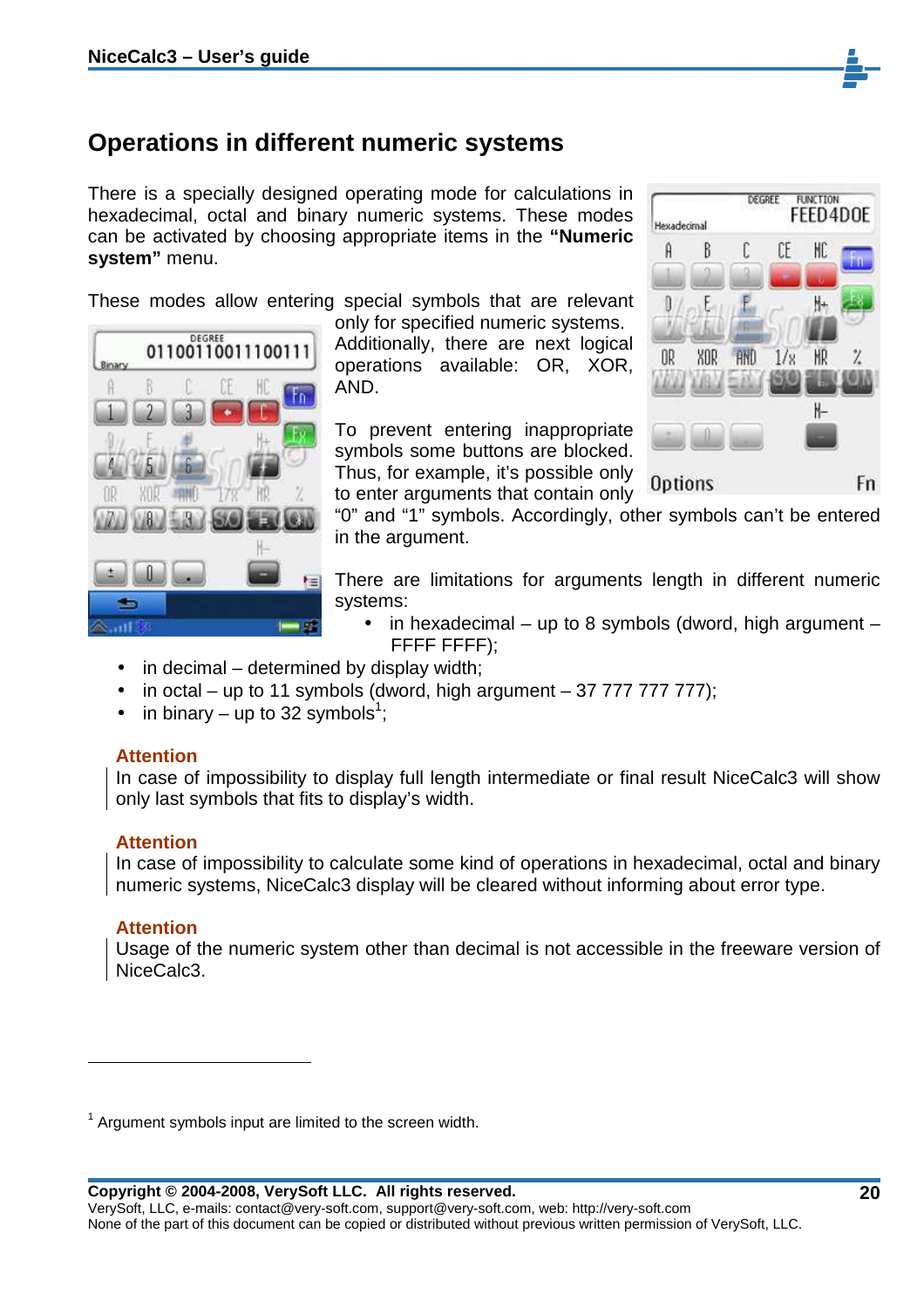## **NiceCalc3 keys quick reference**

## **S60TM interface**

| Key            | Mobile handheld<br>key(s) used                                                                                                                        | <b>Executed function description</b>                                                               |
|----------------|-------------------------------------------------------------------------------------------------------------------------------------------------------|----------------------------------------------------------------------------------------------------|
| [0][9]         | 1 $\omega$<br>$[2]$ abc<br>0∟<br>$\overline{5}_{jkl}$<br>3 <sub>def</sub><br>$\boxed{4}$ ghi<br>$(7)$ pqrs $(8)$ tuv<br>$6 \text{ mno}$<br>$9_{wxyz}$ | Enters the digits                                                                                  |
| [C]            | $\left[\mathbf{C}\right]$                                                                                                                             | Clears symbols and errors messages on the entry<br>line.                                           |
| [Fn] [MC]      | $\overline{\mathbf{C}}$                                                                                                                               | Clears memory cell                                                                                 |
| $[\leftarrow]$ |                                                                                                                                                       | Clears last entered symbol                                                                         |
| [Fn] [CE]      |                                                                                                                                                       | Clears last entered argument and stores calculating<br>process                                     |
| [Fn]           |                                                                                                                                                       | Switches between functions/numbers enter                                                           |
| [Fx]           |                                                                                                                                                       | Switches between functions matrix                                                                  |
| $[+]$          | Ō                                                                                                                                                     | Addition                                                                                           |
| $[Fn]$ [+]     | Ō                                                                                                                                                     | Adds argument to the memory cell. Adds current<br>argument with the argument stored in memory cell |
| [*]            | $\textcolor{blue}{\textcolor{blue}{\bullet}}$                                                                                                         | Multiplication                                                                                     |
| [Fn] [*]       | $\textcolor{red}{\bullet}$                                                                                                                            | Percentage operation                                                                               |
| $[\cdot]$      | Q                                                                                                                                                     | Subtraction                                                                                        |
| [Fn] [-]       | O                                                                                                                                                     | Subtracts current argument from the argument stored<br>in memory cell and stores new value.        |
| [/]            | {■                                                                                                                                                    | <b>Division</b>                                                                                    |
| $[Fn]$ $[/]$   | 0                                                                                                                                                     | Calculates 1/x with previously entered x                                                           |
| $[Fn]$ $[0]$   | $0$ —                                                                                                                                                 | Calculates n! factorial                                                                            |
| [Fn] [1]       | 1 ഥ                                                                                                                                                   | Calculates the sine (sin x)                                                                        |
| [Fn] [2]       | $2$ abc                                                                                                                                               | Calculates the cosine (cos x)                                                                      |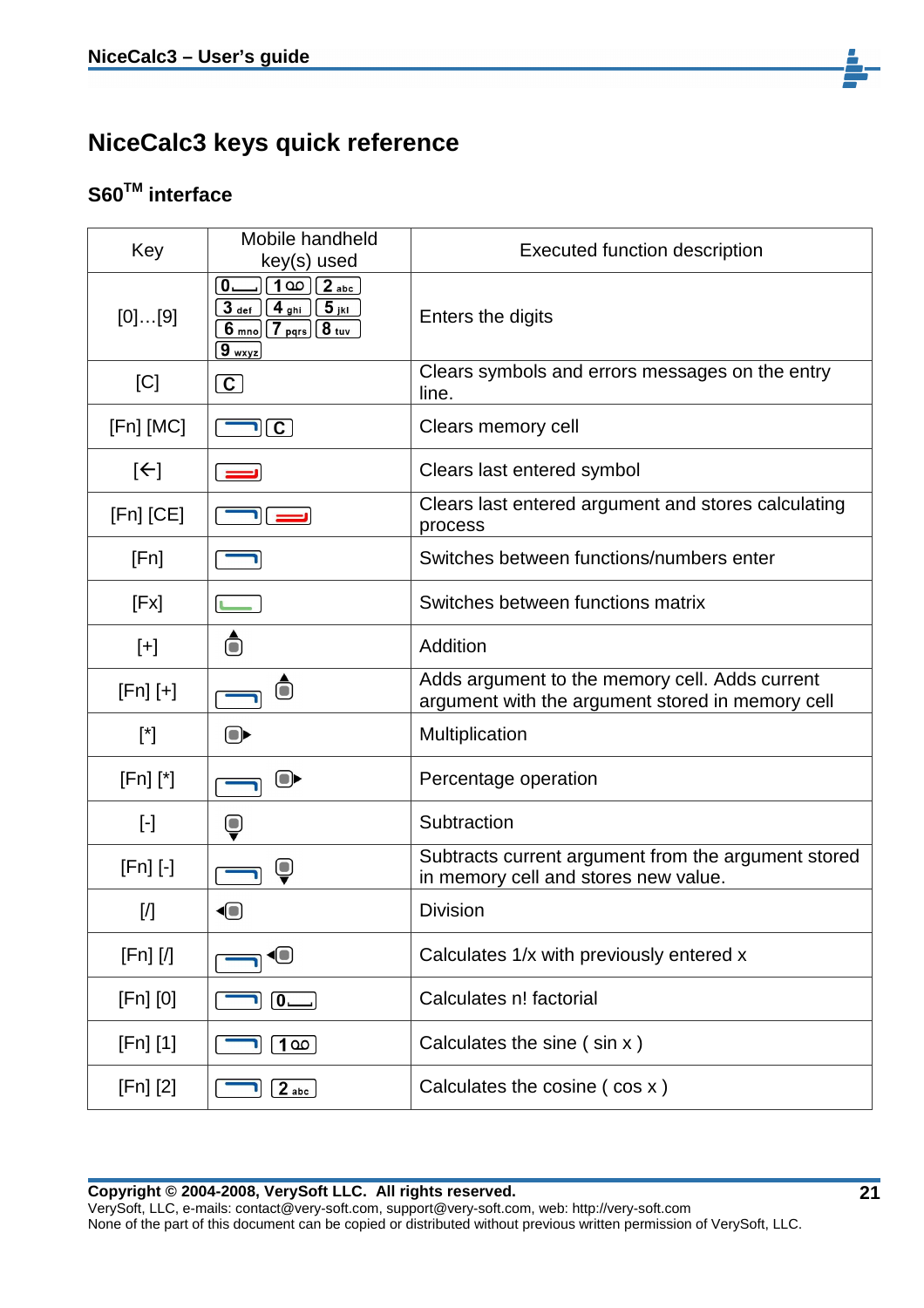| $[Fn]$ $[3]$ | $3$ def                     | Calculates the tangent (tan x)                                                       |
|--------------|-----------------------------|--------------------------------------------------------------------------------------|
| [Fn] [4]     | $4$ ghi                     | Calculates the logarithm (log x)                                                     |
| [Fn] [5]     | $5_{jkl}$                   | Calculates the natural logarithm ( ln x )                                            |
| $[Fn]$ [6]   | $6_{\text{mno}}$            | Calculates the natural antilogarithm (e raised to the<br>power of the value; $e^x$ ) |
| [Fn] [7]     | $7$ pqrs                    | Calculates the root of the value ( $\sqrt{x}$ )                                      |
| [Fn] [8]     | 8 <sub>tur</sub>            | Raises current argument to the $2^{nd}$ power $(x^2)$                                |
| $[Fn]$ [9]   | $\boxed{9}$ wxyz            | Raises current argument to the y power $(x^y)$                                       |
| $[+$         | $*$ +                       | Changes current value to negative/positive form                                      |
| $[Fn]$ [+-]  | $* +$                       | Raises 10 in the power of the value $x(10^x)$                                        |
|              |                             |                                                                                      |
| $[.]$        | [#⇔                         | Enters a decimal point                                                               |
| $[Fn]$ $[.]$ | ⊯⊙                          | Enters a value of pi $(\pi)$ rounded to 14 digits                                    |
| [Fx][Fn][1]  | $\overline{8}$              | Calculates the arcsine (inverse sine)                                                |
| [Fx][Fn][2]  | $2$ abc                     | Calculates the arccosine (inverse cosine)                                            |
| [Fx][Fn][3]  | $3$ def                     | Calculates the arctangent (inverse tangent)                                          |
| [Fx][Fn][4]  | $\overline{4}_{\text{ghi}}$ | Calculates the cotangent                                                             |

## **UIQTM interface**



| Key             | Mobile handheld<br>key(s) used                                                                    | <b>Executed functions description</b> |
|-----------------|---------------------------------------------------------------------------------------------------|---------------------------------------|
| $[0] \dots [9]$ | $2$ abc<br>.OC<br>$3$ def<br>ואן כ<br>ahi<br>8 <sub>tuv</sub><br><b>D</b> mno<br>pars<br>$9$ wxyz | Enters the digits                     |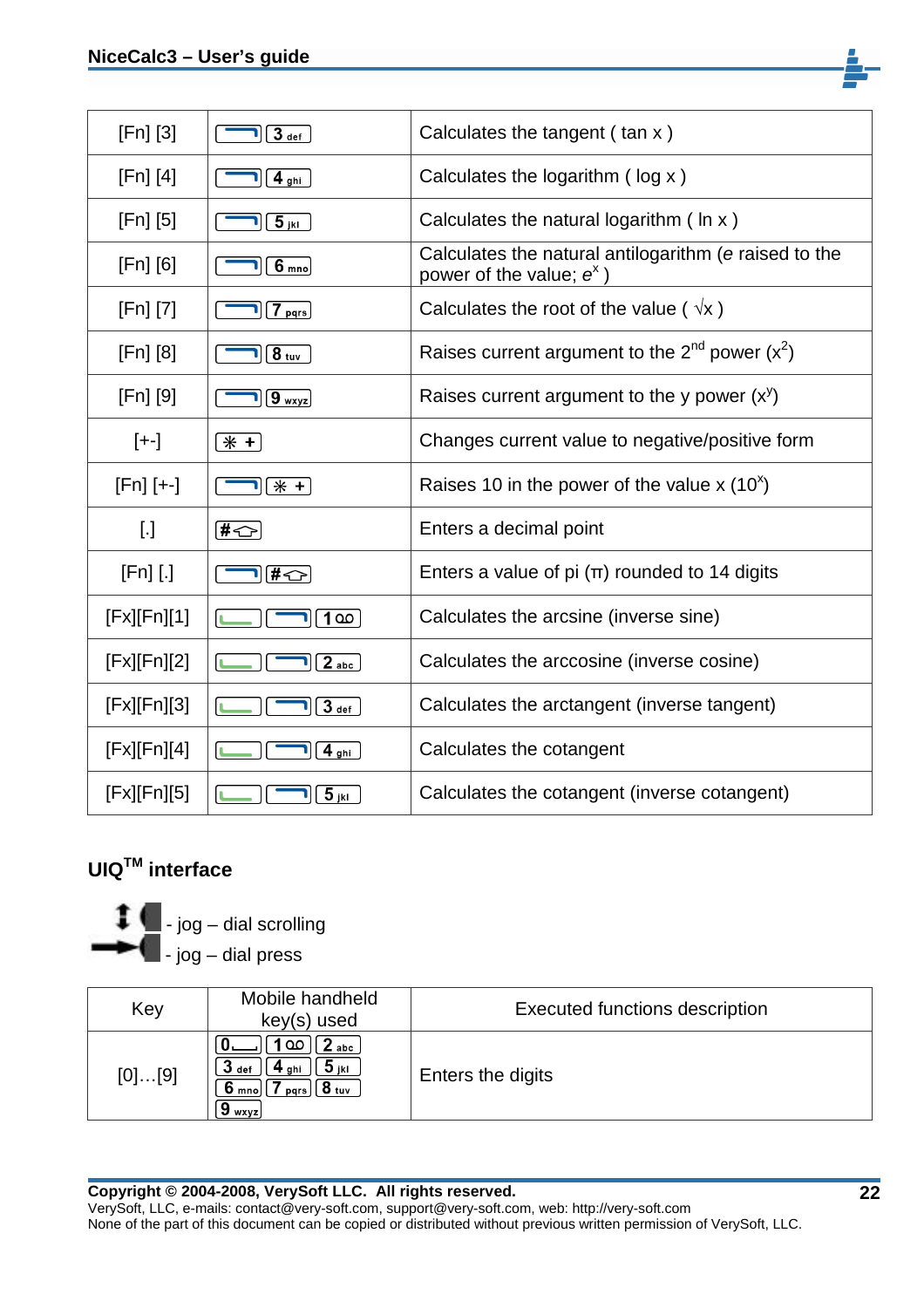| [C]                       | C                                               | Clears symbols and errors messages on the entry<br>line.                                           |
|---------------------------|-------------------------------------------------|----------------------------------------------------------------------------------------------------|
| [Fn] [MC]                 | C                                               | Clears memory cell                                                                                 |
| $[\leftarrow]$            | to be defined by User                           | Clears last entered symbol                                                                         |
| [Fn] [CE]                 | to be defined by User                           | Clears last entered argument and stores calculating<br>process                                     |
| [Fn]                      |                                                 | Switches between functions/numbers enter                                                           |
| [Fx]                      |                                                 | Switches between functions matrix                                                                  |
| $[+]$                     | Ô                                               | Addition                                                                                           |
| $[Fn]$ [+]                | Ô                                               | Adds argument to the memory cell. Adds current<br>argument with the argument stored in memory cell |
| [*]                       | $\textcolor{red}{\textcolor{blue}{\bullet}}$    | Multiplication                                                                                     |
| [Fn] [*]                  | $\textcolor{red}{\bullet}$                      | Percentage operation                                                                               |
| $[\cdot]$                 | $\textcolor{red}{\textcircled{\scriptsize{1}}}$ | Subtraction                                                                                        |
| $[Fn]$ $[-]$              | Ų                                               | Subtracts current argument from the argument stored<br>in memory cell and stores new value.        |
| $\llbracket l \rrbracket$ | {■                                              | <b>Division</b>                                                                                    |
| $[Fn]$ $[/]$              | $\bf\odot$                                      | Calculates 1/x with previously entered x                                                           |
| $[Fn]$ $[0]$              | $0 -$                                           | Calculates n! factorial                                                                            |
| $[Fn]$ [1]                | 1 00                                            | Calculates the sine $(sin x)$                                                                      |
| [Fn] [2]                  | $2$ abc                                         | Calculates the cosine (sin x)                                                                      |
| $[Fn]$ $[3]$              | $3$ def                                         | Calculates the tangent (tan x)                                                                     |
| [Fn] [4]                  | 4 <sub>ghi</sub>                                | Calculates the logarithm (log x)                                                                   |
| [Fn] [5]                  | $5$ jkl                                         | Calculates the natural logarithm ( $\ln x$ )                                                       |
| $[Fn]$ $[6]$              | $6_{\text{mno}}$                                | Calculates the natural antilogarithm (e raised to the<br>power of the value; $e^x$ )               |
| [Fn] [7]                  | $7$ pqrs                                        | Calculates the root of the value ( $\sqrt{x}$ )                                                    |
| [Fn] [8]                  | $8_{\text{tuv}}$                                | Raises current argument to the $2^{nd}$ power ( $x^2$ )                                            |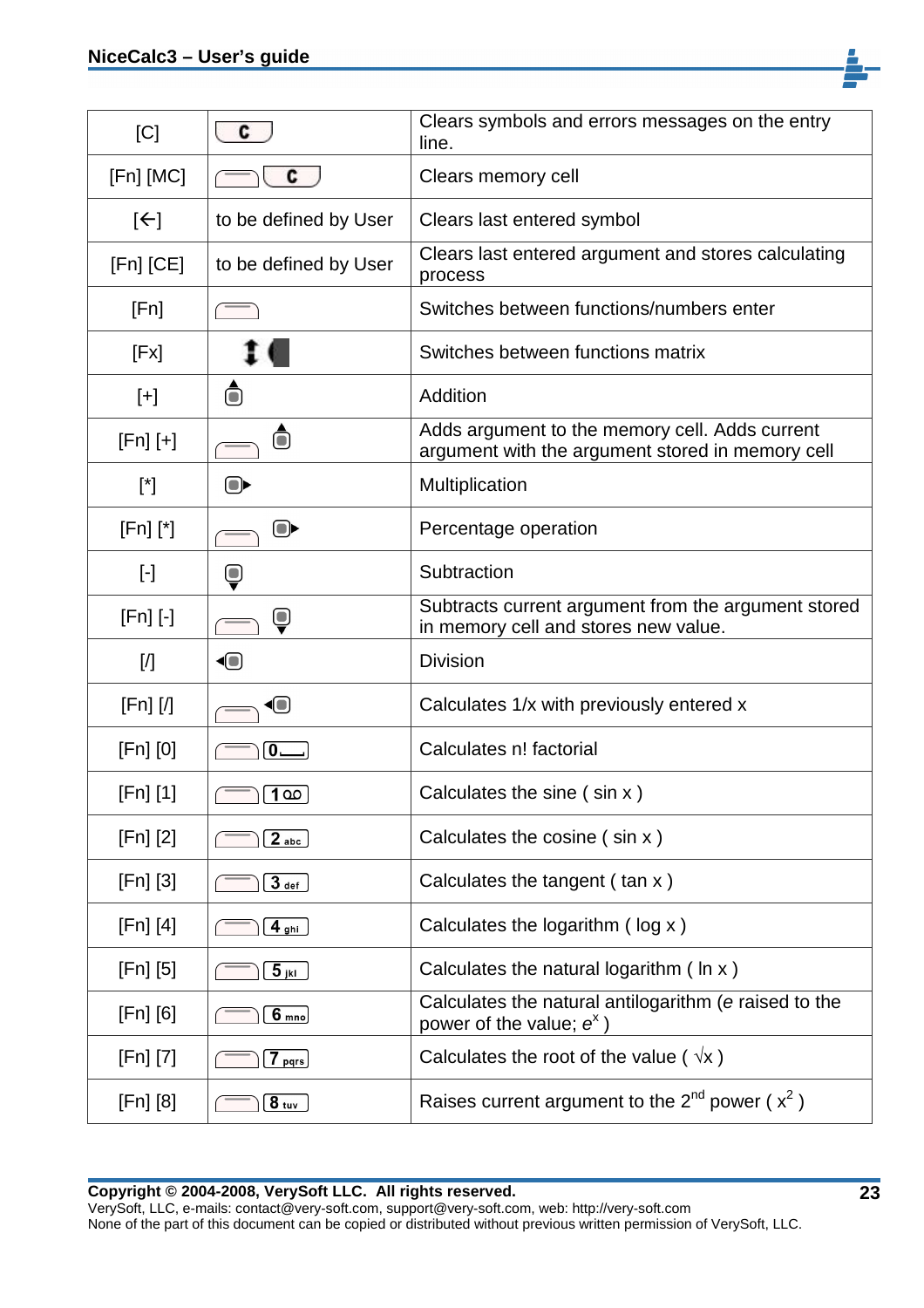| $[Fn]$ $[9]$       | $9_{wxyz}$                       | Raises current argument to the y power $(x^y)$                   |
|--------------------|----------------------------------|------------------------------------------------------------------|
| $[+]$              | $* +$                            | Changes current value to negative/positive form                  |
| $[Fn]$ [+-]        | $* +$                            | Raises 10 in the power of the value $x$ (10 <sup>x</sup> )       |
| $\left[ . \right]$ | [#ഹ]                             | Enters a decimal point                                           |
| $[Fn]$ $[.]$       | [#⇔                              | Enters a value of pi $(\pi)$ rounded to 14 digits                |
| [Fx][Fn][1]        | $\mathbf{I} \blacksquare$<br>1മി | Calculates the arcsine (inverse sine - $sin-1$ )                 |
| [Fx][Fn][2]        | $\mathbf{1}$ ( $-$<br>$2$ abc    | Calculates the arccosine (inverse cosine - $cos-1$ )             |
| [Fx][Fn][3]        | $10-$<br>3 <sub>def</sub>        | Calculates the arctangent (inverse tangent - tan <sup>-1</sup> ) |
| [Fx][Fn][4]        | $\overline{4}_{\text{ghi}}$      | Calculates the cotangent (cot)                                   |
| [Fx][Fn][5]        | $\overline{5}_{jkl}$             | Calculates the cotangent (inverse cotangent - $cot-1$ )          |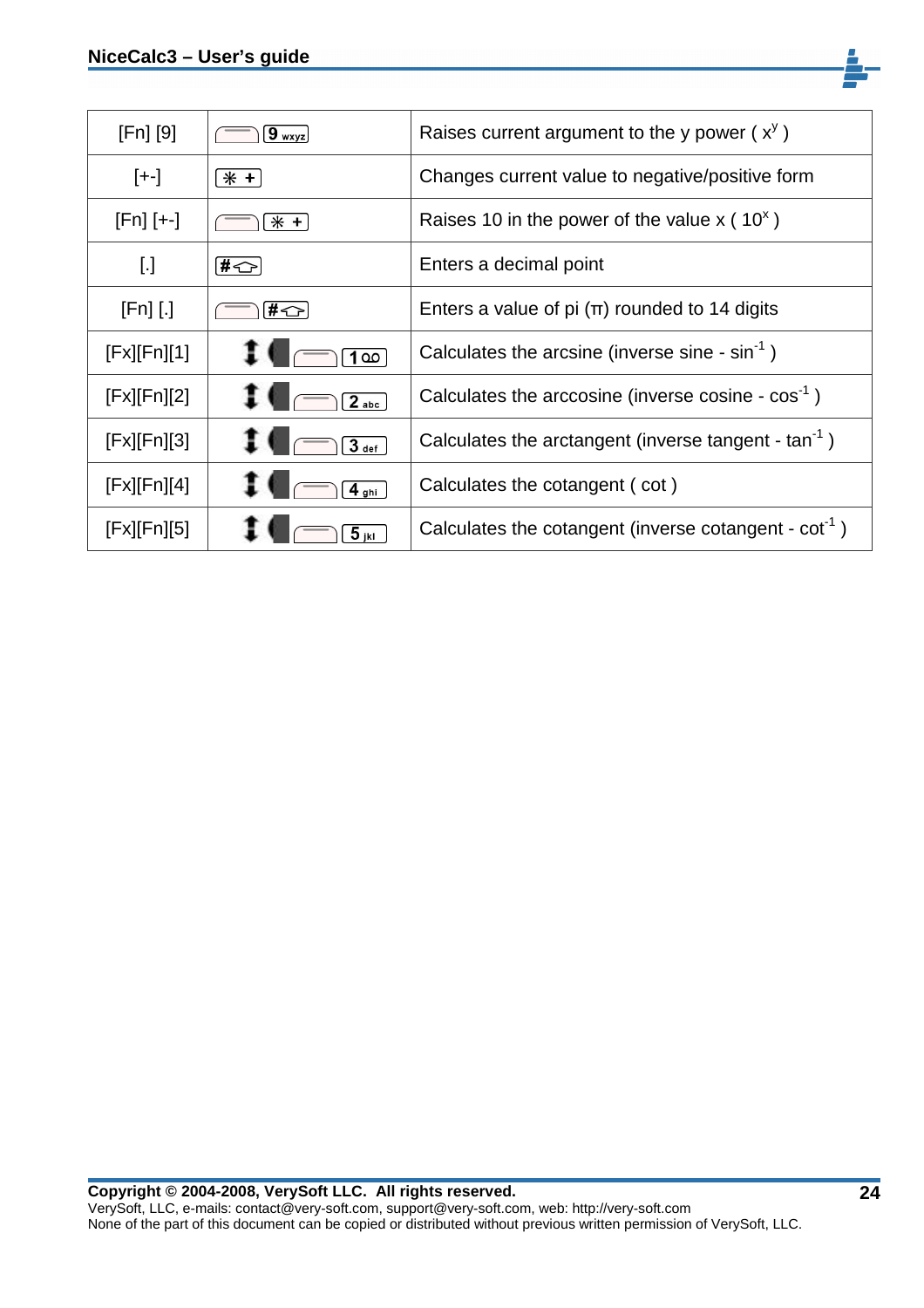

## **NiceCalc3 application types and usage limitations**

NiceCalc3 represents in two versions – NiceCalc3 Lite (freeware) and NiceCalc3 (full). Freeware version has limited functionality. Full version allows you to utilize all possible calculation opportunities and settings.

Freeware version can be used free of charge on any Symbian OS compatible device.

NiceCalc3 full version contains broad set of functions and allows to customize application as you wish. Unregistered version is limited by time of usage and operates only 7 days. After trial period ends application will become non-functional. Final results will be randomly modified and all calculation results will be uncorrect.

Trial period of the NiceCalc3 is limited to 7 days.

## **Support and Contacts**

You can find all accessible information about current software products, their last versions and updates on the official VerySoft web-site: http://very-soft.com

All issues related to ordering products are welcomed on the e-mail: **support@very-soft.com**

Unregistered users as well as registered can apply to a free support on the Support Team email address: **support@very-soft.com**

Or to the official VerySoft forum: http://very-soft.com/forum

Your ideas, suggestions and advices for improvement any of VerySoft software are always welcomed by e-mails: **contact@very-soft.com** or **support@very-soft.com**.

All individuals and parties, interested in cooperation are welcome to contact us by: **contact@very-soft.com**.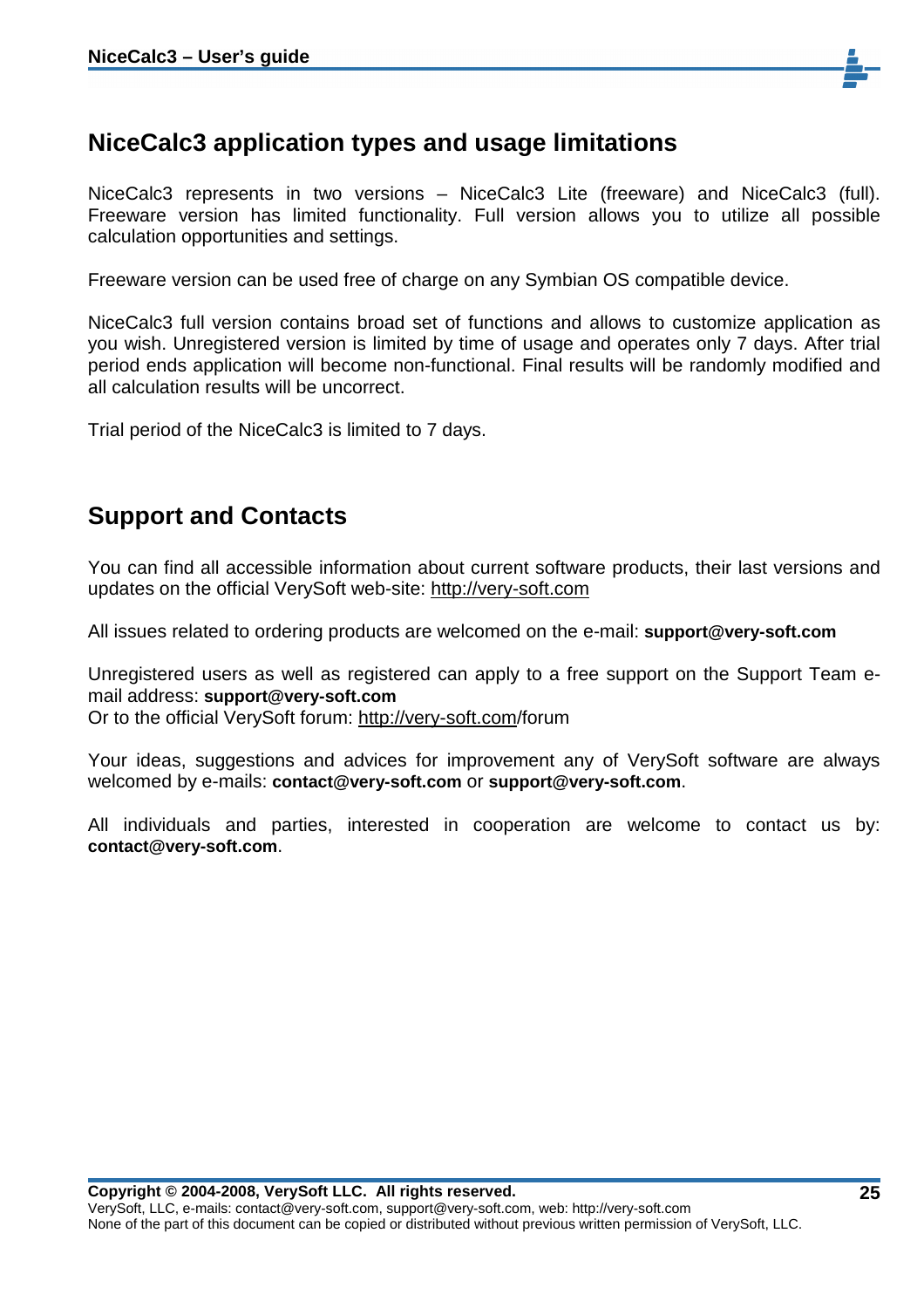

## **License agreement**

#### END USER LICENSE AGREEMENT

This End-User License Agreement ("EULA") is a legal agreement between you (either an individual or a party entity) and Very-Soft, LLC. Please, read it carefully. This EULA covers all existing versions of NiceCalc, NiceCalc3, NiceCalc3 Lite, NiceCalc3 FS, NiceCalc3 Pro and their beta versions from now on referred below as "Product" unless otherwise specified.

This software is shareware (TRY BEFORE you BUY). This means:

I. All copyrights to this software are exclusively owned by VerySoft, LLC. VerySoft, LLC reserves all rights not expressly granted to you in this EULA.

II. The Product is protected by copyright and other intellectual property laws and treaties. VerySoft, LLC own the title, Product content, copyright, and other intellectual property rights in the Product. The Product is licensed, not sold.

III. TO THE EXTENT NOT PROHIBITED BY LAW, IN NO EVENT IS VERYSOFT LLC LIABLE UNDER ANY LEGAL THEORY, WHETHER TORT (INCLUDING NEGLIGENCE), CONTRACT, PRODUCTS LIABILITY, OR OTHERWISE, FOR ANY DIRECT, INDIRECT, INCIDENTAL, SPECIAL, EXEMPLARY, OR CONSEQUENTIAL DAMAGES OF ANY KIND ARISING OUT OF OR RELATING TO THIS LICENSE OR THE USE OR INABILITY TO USE THE COVERED CODE OR ANY PORTION THEREOF, INCLUDING BUT NOT LIMITED DAMAGES FOR LOSS OF GOODWILL, WORK STOPPAGE, COMPUTER (MOBILE HANDHELD, SMARTPHONE, CELLPHONE) FAILURE OR MALFUNCTION, LOSS OF USE, LOST DATA, LOST PROFITS, BUSINESS INTERRUPTION, PROCUREMENT OF SUBSTITUTE GOODS OR SERVICES, OR ANY OTHER DAMAGES OR LOSSES, EVEN IF VERYSOFT LLC HAS BEEN ADVISED OF THE POSSIBILITY OF SUCH DAMAGES, AND NOTWITHSTANDING THE FAILURE OF ESSENTIAL PURPOSE OF ANY REMEDY. SOME JURISDICTIONS DO NOT ALLOW THE LIMITATION OF LIABILITY OF INCIDENTAL OR CONSEQUENTIAL DAMAGES, SO THIS LIMITATION MAY NOT APPLY TO YOU. IN NO EVENT DOES VERYSOFT'S TOTAL LIABILITY TO YOU FOR ALL DAMAGES (OTHER THAN AS MAY BE REQUIRED BY APPLICABLE LAW) UNDER THIS LICENSE EXCEED THE AMOUNT OF FIVE AMERICAN DOLLARS (US \$5.00).

IV. You must not use, copy, emulate, clone, rent, lease, sell, modify, decompile, disassemble, reverse engineer, or transfer the Product license, or any subset of the license Product, except provided for this agreement. Any attempt of unauthorized use will result in immediate and automatic termination of this license and may result in criminal and/or civil prosecution. All rights not expressly granted here are reserved by VerySoft, LLC.

V. Installing, copying, loading and otherwise using this software signifies the acceptance of the all license terms and conditions.

**Copyright © 2004-2008, VerySoft LLC. All rights reserved.**